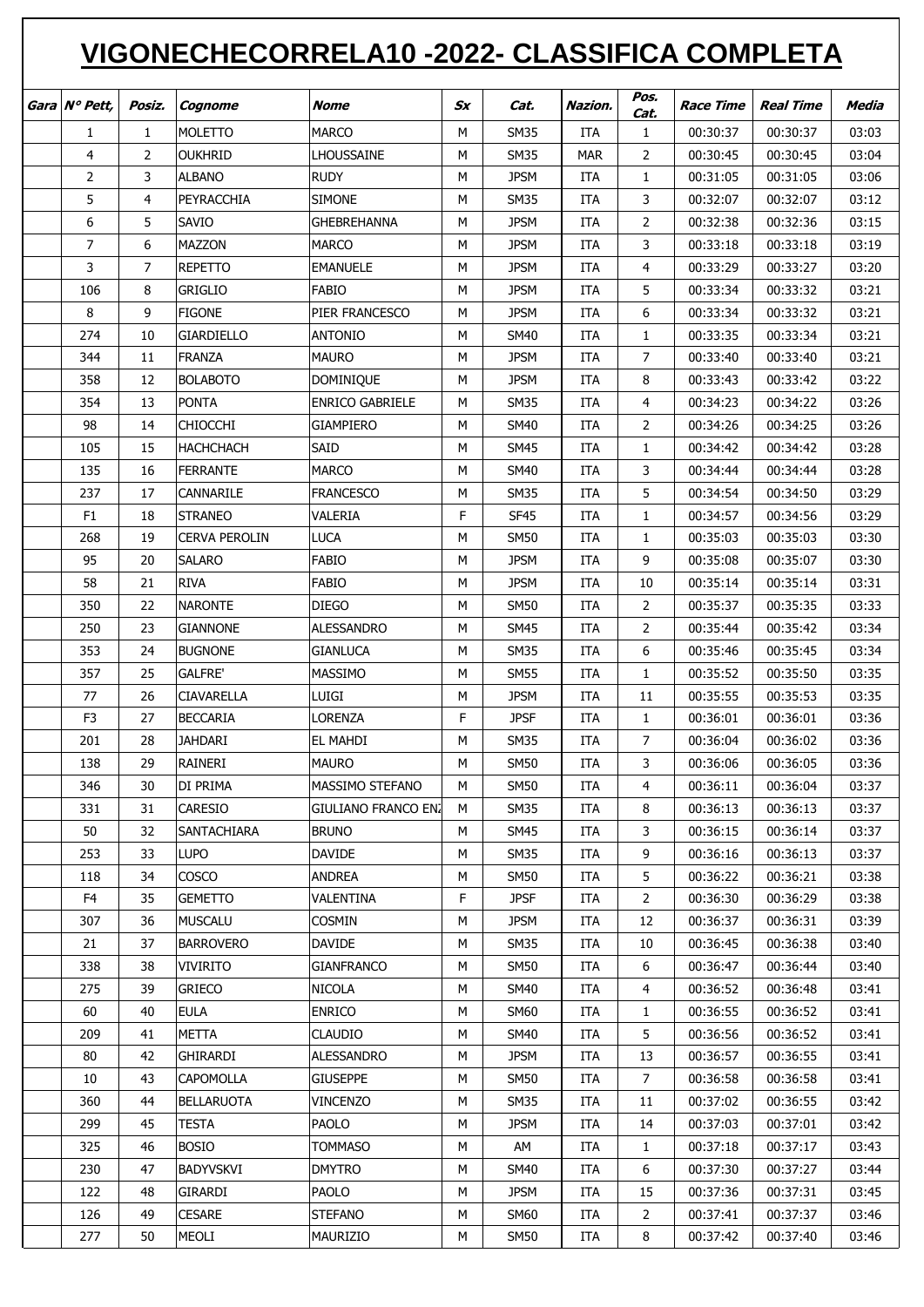|             | 323            | 51  | AMBROSINO          | <b>GIACOMO</b>         | м | <b>SM40</b> | <b>ITA</b> | 7              | 00:37:45 | 00:37:44 | 03:46 |
|-------------|----------------|-----|--------------------|------------------------|---|-------------|------------|----------------|----------|----------|-------|
|             | 179            | 52  | <b>SILVESTRO</b>   | <b>IGNAZIO</b>         | М | <b>SM45</b> | <b>ITA</b> | 4              | 00:37:45 | 00:37:43 | 03:46 |
|             | 335            | 53  | <b>PALUMBO</b>     | <b>ANTONIO</b>         | M | <b>SM35</b> | ITA        | 12             | 00:37:47 | 00:37:45 | 03:46 |
|             | 108            | 54  | <b>GERACE</b>      | <b>SIMONE</b>          | М | <b>JPSM</b> | ITA        | 16             | 00:37:50 | 00:37:46 | 03:46 |
|             | 255            | 55  | <b>MARZOCCA</b>    | <b>RAFFAELE</b>        | М | <b>SM35</b> | ITA        | 13             | 00:37:56 | 00:37:50 | 03:47 |
| <b>N.C.</b> | 1089           | 56  | <b>BOUZAZOU</b>    | <b>TAHAR</b>           | М |             | ITA        |                | 00:37:59 | 00:37:58 | 03:47 |
|             | 72             | 57  | VANTAGGIATO        | <b>FRANCESCO</b>       | М | <b>SM40</b> | ITA        | 8              | 00:38:01 | 00:38:00 | 03:48 |
|             | 97             | 58  | <b>SCALICI</b>     | <b>VINCENZO</b>        | M | <b>SM55</b> | <b>ITA</b> | $\overline{2}$ | 00:38:03 | 00:38:00 | 03:48 |
|             | 303            | 59  | <b>CHIERA</b>      | <b>FRANCO</b>          | М | <b>SM45</b> | ITA        | 5              | 00:38:06 | 00:38:06 | 03:48 |
|             | F7             | 60  | L'EPEE             | SARAH AIMEE            | F | <b>SF35</b> | ITA        | $\mathbf{1}$   | 00:38:06 | 00:38:05 | 03:48 |
|             | 345            | 61  | <b>GRILLO</b>      | <b>MICHELE</b>         | М | <b>JPSM</b> | <b>ITA</b> | 17             | 00:38:08 | 00:38:02 | 03:48 |
|             | 369            | 62  | <b>PADOVANO</b>    | <b>MATTEO</b>          | М | <b>SM35</b> | ITA        | 14             | 00:38:16 | 00:38:13 | 03:49 |
|             | 295            | 63  | <b>BORETTO</b>     | <b>GIANMARCO</b>       | М | <b>SM45</b> | ITA        | 6              | 00:38:17 | 00:38:15 | 03:49 |
|             | 48             | 64  | <b>RANDAZZO</b>    | <b>MAURO FRANCESCO</b> | М | SM45        | ITA        | 7              | 00:38:25 | 00:38:19 | 03:50 |
|             | 251            | 65  | <b>GIODA</b>       | PAOLO                  | М | <b>SM40</b> | <b>ITA</b> | 9              | 00:38:26 | 00:38:24 | 03:50 |
|             | 266            | 66  | <b>VINESIA</b>     | <b>CORRADO</b>         | М | <b>SM55</b> | <b>ITA</b> | 3              | 00:38:30 | 00:38:28 | 03:50 |
|             | 376            | 67  | <b>DESCALZO</b>    | <b>FEDERICO</b>        | М | SM50        | <b>ITA</b> | 9              | 00:38:31 | 00:38:25 | 03:51 |
|             | 83             | 68  | <b>GAMBINO</b>     | <b>FRANCESCO</b>       | М | SM50        | <b>ITA</b> | 10             | 00:38:36 | 00:38:34 | 03:51 |
|             | 321            | 69  | PORTIGLIATTI PRESA | <b>MARCO</b>           | М | <b>SM35</b> | ITA        | 15             | 00:38:43 | 00:38:39 | 03:52 |
|             | 71             | 70  | RIBETTO            | <b>MASSIMO</b>         | М | SM55        | <b>ITA</b> | 4              | 00:38:49 | 00:38:47 | 03:52 |
|             | F <sub>2</sub> | 71  | <b>BERTONE</b>     | CATHERINE              | F | <b>SF50</b> | <b>ITA</b> | $\mathbf{1}$   | 00:38:53 | 00:38:53 | 03:53 |
|             |                |     | <b>ATTAMANTE</b>   | <b>VINCENZO</b>        |   | <b>JPSM</b> |            | 18             |          |          | 03:53 |
|             | 76             | 72  |                    |                        | М |             | ITA        |                | 00:38:54 | 00:38:53 |       |
|             | 107            | 73  | <b>STRANIERI</b>   | COSIMO                 | М | <b>JPSM</b> | ITA        | 19             | 00:38:56 | 00:38:53 | 03:53 |
|             | F110           | 74  | <b>RULLO</b>       | <b>ELISA</b>           | F | <b>SF40</b> | ITA        | $\mathbf{1}$   | 00:39:02 | 00:38:58 | 03:54 |
|             | 181            | 75  | <b>BISIGNANI</b>   | <b>ANTONIO</b>         | М | <b>SM45</b> | <b>ITA</b> | 8              | 00:39:05 | 00:39:03 | 03:54 |
|             | 348            | 76  | <b>CEFOLA</b>      | ARMANDO                | М | SM35        | ITA        | 16             | 00:39:08 | 00:39:03 | 03:54 |
|             | 119            | 77  | <b>RUSSO</b>       | PAOLO                  | М | SM45        | <b>ITA</b> | 9              | 00:39:09 | 00:39:08 | 03:54 |
|             | F10            | 78  | EL KANNOUSSI       | MINA                   | F | <b>JPSF</b> | <b>MAR</b> | 3              | 00:39:12 | 00:39:11 | 03:55 |
|             | 67             | 79  | ZANOTTI            | <b>LUCA</b>            | М | <b>SM45</b> | ITA        | 10             | 00:39:15 | 00:39:14 | 03:55 |
|             | 196            | 80  | DI PALMA           | <b>EMANUELE</b>        | М | <b>SM40</b> | <b>ITA</b> | 10             | 00:39:20 | 00:39:16 | 03:55 |
|             | F <sub>5</sub> | 81  | <b>MORANO</b>      | <b>GIORGIA</b>         | F | <b>JPSF</b> | ITA        | 4              | 00:39:20 | 00:39:20 | 03:56 |
|             | F116           | 82  | <b>GRANGE</b>      | <b>CRISTINA</b>        | F | <b>SF40</b> | ITA        | $\overline{2}$ | 00:39:26 | 00:39:24 | 03:56 |
|             | 327            | 83  | SANTAGOSTINO       | <b>LUCA</b>            | м | <b>SM40</b> | <b>ITA</b> | 11             | 00:39:38 | 00:39:31 | 03:57 |
|             | 326            | 84  | CASU               | <b>ROBERTO</b>         | М | <b>SM40</b> | ITA        | 12             | 00:39:40 | 00:39:35 | 03:57 |
|             | F <sub>8</sub> | 85  | CAVALLERA          | NICOL ALBINA           | F | <b>SF40</b> | <b>ITA</b> | 3              | 00:39:41 | 00:39:41 | 03:58 |
|             | 351            | 86  | <b>COLTELLA</b>    | <b>ALESSANDRO</b>      | М | <b>SM50</b> | ITA        | 11             | 00:39:43 | 00:39:36 | 03:58 |
|             | 212            | 87  | <b>ORMANDO</b>     | <b>ALESSANDRO</b>      | М | <b>SM40</b> | ITA        | 13             | 00:39:44 | 00:39:44 | 03:58 |
|             | 151            | 88  | <b>CASCONE</b>     | <b>ROBERTO</b>         | М | <b>SM45</b> | ITA        | 11             | 00:39:46 | 00:39:44 | 03:58 |
|             | 264            | 89  | <b>VALFRE'</b>     | OTTAVIO ANDREA         | м | SM40        | <b>ITA</b> | 14             | 00:39:50 | 00:39:46 | 03:58 |
|             | 329            | 90  | MUSSO              | <b>COSTANTE</b>        | М | SM45        | ITA        | 12             | 00:39:52 | 00:39:51 | 03:59 |
|             | 23             | 91  | <b>FALCO</b>       | <b>GUALTIERO</b>       | М | <b>SM55</b> | <b>ITA</b> | 5              | 00:39:53 | 00:39:52 | 03:59 |
|             | 78             | 92  | <b>POZZATO</b>     | <b>EDOARDO</b>         | М | <b>JPSM</b> | ITA        | 20             | 00:39:57 | 00:39:55 | 03:59 |
|             | 218            | 93  | <b>RE</b>          | LUIGI                  | М | <b>SM50</b> | ITA        | 12             | 00:39:58 | 00:39:54 | 03:59 |
|             | 287            | 94  | ZOPPI              | <b>ALDO</b>            | м | <b>SM55</b> | ITA        | 6              | 00:40:00 | 00:39:57 | 03:59 |
|             | 170            | 95  | <b>MENUSAN</b>     | LORIS                  | М | SM50        | ITA        | 13             | 00:40:02 | 00:39:55 | 04:00 |
|             | 128            | 96  | <b>BUCCA</b>       | <b>SIMONE</b>          | м | <b>JPSM</b> | ITA        | 21             | 00:40:05 | 00:39:59 | 04:00 |
|             | 272            | 97  | <b>FERRARO</b>     | <b>MATTEO</b>          | М | <b>SM45</b> | ITA        | 13             | 00:40:06 | 00:40:02 | 04:00 |
|             | F91            | 98  | VIANO              | <b>FEDERICA</b>        | F | SF45        | <b>ITA</b> | $\overline{2}$ | 00:40:16 | 00:40:11 | 04:01 |
|             | 111            | 99  | <b>ALLASIA</b>     | <b>GIANLUCA</b>        | М | <b>JPSM</b> | <b>ITA</b> | 22             | 00:40:25 | 00:40:21 | 04:02 |
|             | 19             | 100 | GRAGLIA            | <b>ENZO</b>            | М | SM50        | ITA        | 14             | 00:40:26 | 00:40:24 | 04:02 |
|             | 41             | 101 | <b>D'APRILE</b>    | <b>GIUSEPPE</b>        | М | <b>SM45</b> | ITA        | 14             | 00:40:29 | 00:40:25 | 04:02 |
|             | 178            | 102 | TROTTA             | MATTIA                 | М | SM35        | ITA        | 17             | 00:40:31 | 00:40:29 | 04:03 |
|             | F50            | 103 | <b>CAPUSTIN</b>    | ANA                    | F | SF40        | ITA        | $\overline{4}$ | 00:40:34 | 00:40:16 | 04:03 |
|             | 314            | 104 | SAMPIERI           | <b>FRANCESCO</b>       | М | <b>SM35</b> | ITA        | 18             | 00:40:36 | 00:40:30 | 04:03 |
|             |                |     |                    |                        |   |             |            |                |          |          |       |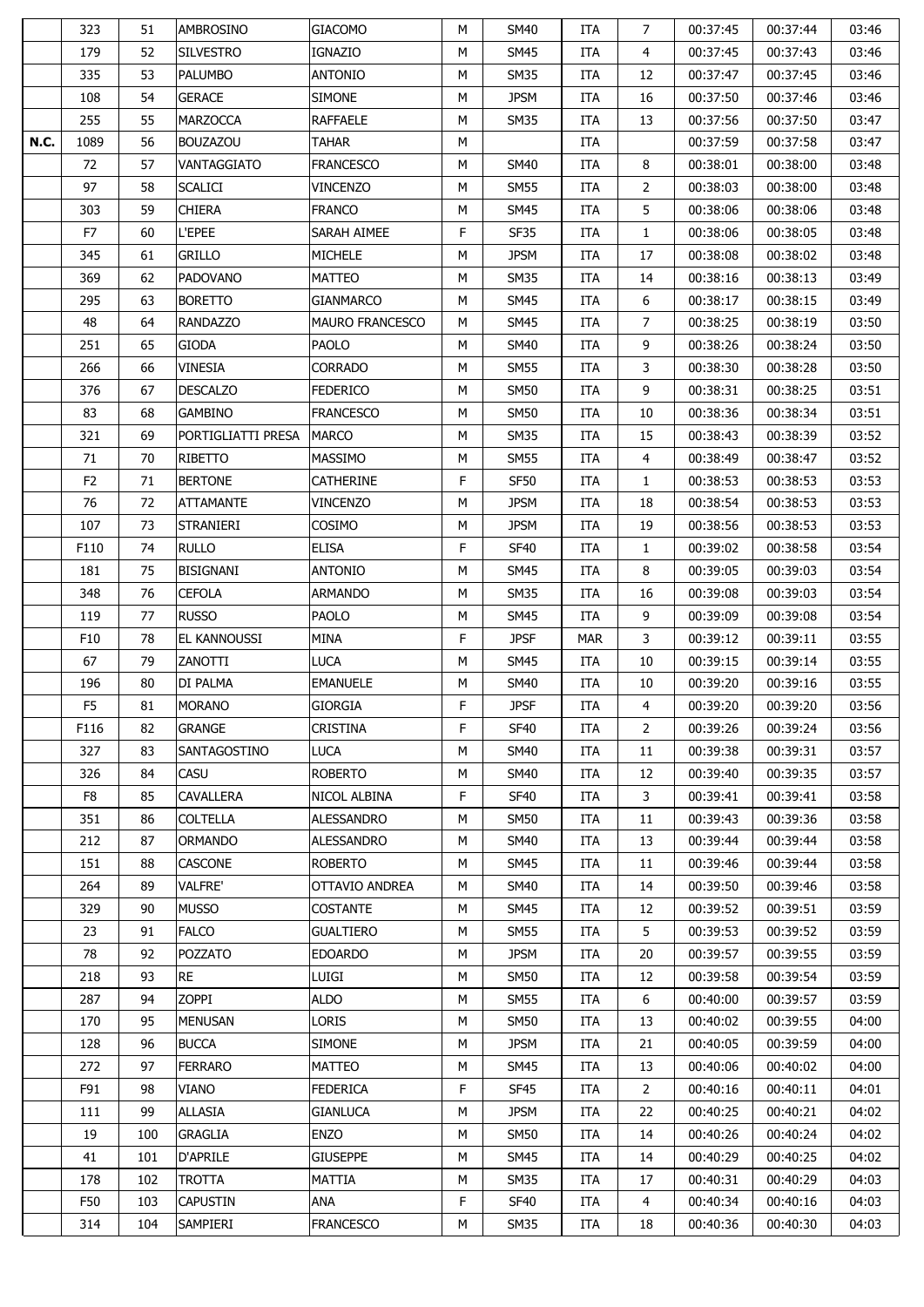|             | 20              | 105 | <b>COSTABELLO</b>  | <b>LUCA</b>              | м | SM45             | ITA        | 15             | 00:40:39 | 00:40:35 | 04:03 |
|-------------|-----------------|-----|--------------------|--------------------------|---|------------------|------------|----------------|----------|----------|-------|
|             | 131             | 106 | <b>OUAGLIA</b>     | <b>MARCO</b>             | М | <b>SM35</b>      | <b>ITA</b> | 19             | 00:40:54 | 00:40:50 | 04:05 |
|             | F21             | 107 | <b>CAMUSSO</b>     | <b>SILVIA</b>            | F | <b>JPSF</b>      | ITA        | 5              | 00:41:03 | 00:40:57 | 04:06 |
|             | 324             | 108 | <b>PACENTE</b>     | <b>GIOVANNI BATTISTA</b> | М | SM55             | <b>ITA</b> | $\overline{7}$ | 00:41:09 | 00:41:02 | 04:06 |
|             | 367             | 109 | <b>BARISON</b>     | <b>DANIELE</b>           | М | <b>JPSM</b>      | <b>ITA</b> | 23             | 00:41:14 | 00:41:07 | 04:07 |
|             | 166             | 110 | <b>VERNACCHIO</b>  | <b>DANIELE</b>           | М | <b>SM45</b>      | ITA        | 16             | 00:41:18 | 00:41:09 | 04:07 |
|             | 139             | 111 | <b>ROMEO</b>       | <b>FRANCESCO</b>         | М | <b>SM55</b>      | ITA        | 8              | 00:41:20 | 00:41:18 | 04:07 |
|             | 109             | 112 | <b>FILIPPI</b>     | <b>LUCA</b>              | М | <b>SM50</b>      | <b>ITA</b> | 15             | 00:41:23 | 00:41:19 | 04:08 |
|             | 262             | 113 | <b>TUROLLA</b>     | <b>STEFANO</b>           | М | <b>SM55</b>      | ITA        | 9              | 00:41:31 | 00:41:24 | 04:09 |
|             | 82              | 114 | VERZICCO           | <b>MARCO</b>             | М | <b>SM35</b>      | ITA        | 20             | 00:41:33 | 00:41:27 | 04:09 |
|             | 27              | 115 | <b>MINA</b>        | <b>LUCA</b>              | М | SM35             | <b>ITA</b> | 21             | 00:41:38 | 00:41:33 | 04:09 |
|             | F78             | 116 | <b>BAROTTI</b>     | <b>CRISTIANA</b>         | F | <b>SF45</b>      | ITA        | 3              | 00:41:47 | 00:41:44 | 04:10 |
|             | 193             | 117 | <b>CUDA</b>        | <b>LUCA</b>              | М | <b>SM50</b>      | ITA        | 16             | 00:41:52 | 00:41:49 | 04:11 |
|             | 199             | 118 | GIOIA              | RINALDO                  | М | SM55             | ITA        | 10             | 00:41:56 | 00:41:49 | 04:11 |
|             | 238             | 119 | <b>CERABONA</b>    | <b>DOMENICO</b>          | М | <b>SM35</b>      | <b>ITA</b> | 22             | 00:41:59 | 00:41:52 | 04:11 |
|             | 382             | 120 | LA PUSATA          | SALVATORE                | М | <b>SM50</b>      | <b>ITA</b> | 17             | 00:42:01 | 00:41:54 | 04:12 |
|             | 214             | 121 | PINCETTI           | GIAMPIERO                | М | SM55             | <b>ITA</b> | 11             | 00:42:02 | 00:41:58 | 04:12 |
|             | 134             | 122 | DI RIENZO          | <b>LORETO</b>            | М | <b>SM40</b>      | ITA        | 15             | 00:42:02 | 00:41:59 | 04:12 |
|             | 377             | 123 | <b>AMADIO</b>      | VITO                     |   | <b>SM50</b>      |            | 18             | 00:42:03 |          | 04:12 |
|             |                 |     |                    |                          | М |                  | ITA        |                |          | 00:41:59 |       |
|             | 157             | 124 | FEMIANI            | <b>MARCO</b>             | М | <b>JPSM</b>      | <b>ITA</b> | 24             | 00:42:07 | 00:41:50 | 04:12 |
|             | 233             | 125 | <b>BRONDELLO</b>   | <b>FEDERICO</b>          | М | <b>JPSM</b>      | <b>ITA</b> | 25             | 00:42:09 | 00:42:04 | 04:12 |
|             | 352             | 126 | <b>DANNA</b>       | <b>FEDERICO</b>          | М | <b>SM35</b>      | ITA        | 23             | 00:42:11 | 00:42:05 | 04:13 |
|             | 232             | 127 | <b>BOTHOREL</b>    | <b>ALBERTO</b>           | М | <b>SM45</b>      | ITA        | 17             | 00:42:11 | 00:42:05 | 04:13 |
|             | 310             | 128 | <b>VENEZIA</b>     | <b>DAVIDE</b>            | М | <b>SM35</b>      | ITA        | 24             | 00:42:15 | 00:42:11 | 04:13 |
|             | 322             | 129 | <b>GIULIANI</b>    | <b>ALBERTO</b>           | М | <b>SM40</b>      | <b>ITA</b> | 16             | 00:42:16 | 00:42:04 | 04:13 |
|             | 320             | 130 | <b>RICCO</b>       | RUGGIERO                 | М | <b>JPSM</b>      | ITA        | 26             | 00:42:18 | 00:42:10 | 04:13 |
|             | 254             | 131 | MAIARIS            | <b>ALBERTO</b>           | М | <b>JPSM</b>      | <b>ITA</b> | 27             | 00:42:21 | 00:42:16 | 04:14 |
|             | 290             | 132 | <b>RIVERO</b>      | <b>ANDREA</b>            | М | <b>JPSM</b>      | ITA        | 28             | 00:42:25 | 00:42:11 | 04:14 |
|             | 245             | 133 | DI MARCO           | <b>ANTONIO</b>           | М | <b>SM60</b>      | ITA        | 3              | 00:42:27 | 00:42:25 | 04:14 |
|             | 42              | 134 | SARAGOSI           | <b>MASSIMO</b>           | М | SM50             | ITA        | 19             | 00:42:29 | 00:42:23 | 04:14 |
| <b>N.C.</b> | 1096            | 135 | <b>COTLET</b>      | <b>DIMITRU TOADER</b>    | М |                  | ITA        |                | 00:42:30 | 00:42:12 | 04:14 |
|             | 301             | 136 | <b>GENOESE</b>     | <b>DAVIDE</b>            | M | <b>SM35</b>      | ITA        | 25             | 00:42:33 | 00:42:26 | 04:15 |
|             | 337             | 137 | <b>BERTOLA</b>     | <b>ISMAELE</b>           | м | AM               | <b>ITA</b> | $\overline{2}$ | 00:42:38 | 00:42:35 | 04:15 |
|             | 74              | 138 | <b>CARITA'</b>     | PAOLO                    | М | <b>SM45</b>      | ITA        | 18             | 00:42:42 | 00:42:39 | 04:16 |
|             | 312             | 139 | DE TOMMASO         | CLAUDIO                  | М | SM45             | <b>ITA</b> | 19             | 00:42:42 | 00:42:34 | 04:16 |
|             | 13              | 140 | <b>AIRAUDO</b>     | CRISTIANO                | М | <b>SM40</b>      | ITA        | 17             | 00:42:42 | 00:42:34 | 04:16 |
|             | 79              | 141 | <b>BONANSEA</b>    | ALESSANDRO               | М | SM45             | ITA        | 20             | 00:42:47 | 00:42:40 | 04:16 |
| <b>N.C.</b> | 1065            | 142 | VALENZA            | <b>FABIO</b>             | М |                  | ITA        |                | 00:42:54 | 00:42:47 | 04:17 |
|             | 259             | 143 | <b>ROBBE</b>       | <b>DOMENICO</b>          | М | SM65             | <b>ITA</b> | $\mathbf{1}$   | 00:42:59 | 00:42:54 | 04:17 |
|             | 53              | 144 | PARTITI            | <b>FLAVIO</b>            | М | SM40             | ITA        | 18             | 00:43:00 | 00:42:55 | 04:17 |
|             | 319             | 145 | SAPPE'             | <b>ROBERTO</b>           | М | SM50             | <b>ITA</b> | 20             | 00:43:00 | 00:42:52 | 04:17 |
|             | 260             | 146 | <b>SCIARRONE</b>   | <b>GUGLIELMO</b>         | М | <b>JPSM</b>      | ITA        | 29             | 00:43:02 | 00:42:55 | 04:18 |
|             | 154             | 147 | <b>BONO</b>        | <b>ANTONIO</b>           | М | <b>SM50</b>      | ITA        | 21             | 00:43:04 | 00:42:58 | 04:18 |
|             | 249             | 148 | <b>GATTO</b>       | <b>FRANCO</b>            | М | <b>SM55</b>      | <b>ITA</b> | 12             | 00:43:08 | 00:43:02 | 04:18 |
|             | 279             | 149 | MOUISSISSA         | MOHAMMED                 | М | SM55             | ITA        | 13             | 00:43:12 | 00:43:12 | 04:19 |
|             | 16              | 150 | <b>MARRAS</b>      | PIERO ANTONIO            | М | SM50             | <b>ITA</b> | 22             | 00:43:13 | 00:43:07 | 04:19 |
|             | 302             | 151 | <b>CHIONI</b>      | <b>DANILO</b>            | М | <b>SM40</b>      | ITA        | 19             | 00:43:22 | 00:43:11 | 04:20 |
|             | 40              | 152 | <b>MOLINO</b>      | EZIO                     | М | <b>SM45</b>      | <b>ITA</b> | 21             | 00:43:24 | 00:43:11 | 04:20 |
|             | 198             | 153 | GENTA              | <b>MARCO</b>             | М | SM40             | <b>ITA</b> | 20             | 00:43:26 | 00:43:22 | 04:20 |
|             |                 |     |                    |                          |   |                  |            |                |          |          |       |
|             | 339             | 154 | DE AGOSTINO        | MATTIA                   | М | SM40             | ITA        | 21             | 00:43:26 | 00:43:17 | 04:20 |
|             | 379             | 155 | ARDOLINO           | <b>ANTONY</b>            | М | <b>JPSM</b>      | ITA        | 30             | 00:43:28 | 00:43:22 | 04:20 |
|             | 332             | 156 | SOTTILE            | ANTONIO                  | М | SM35             | ITA        | 26             | 00:43:29 | 00:43:22 | 04:20 |
|             | F <sub>22</sub> | 157 | <b>GUGLIELMINO</b> | <b>ELISA</b>             | F | SF <sub>40</sub> | <b>ITA</b> | 5              | 00:43:31 | 00:43:24 | 04:21 |
|             | 270             | 158 | <b>DUTTO</b>       | <b>MARCO</b>             | М | <b>SM50</b>      | ITA        | 23             | 00:43:32 | 00:43:23 | 04:21 |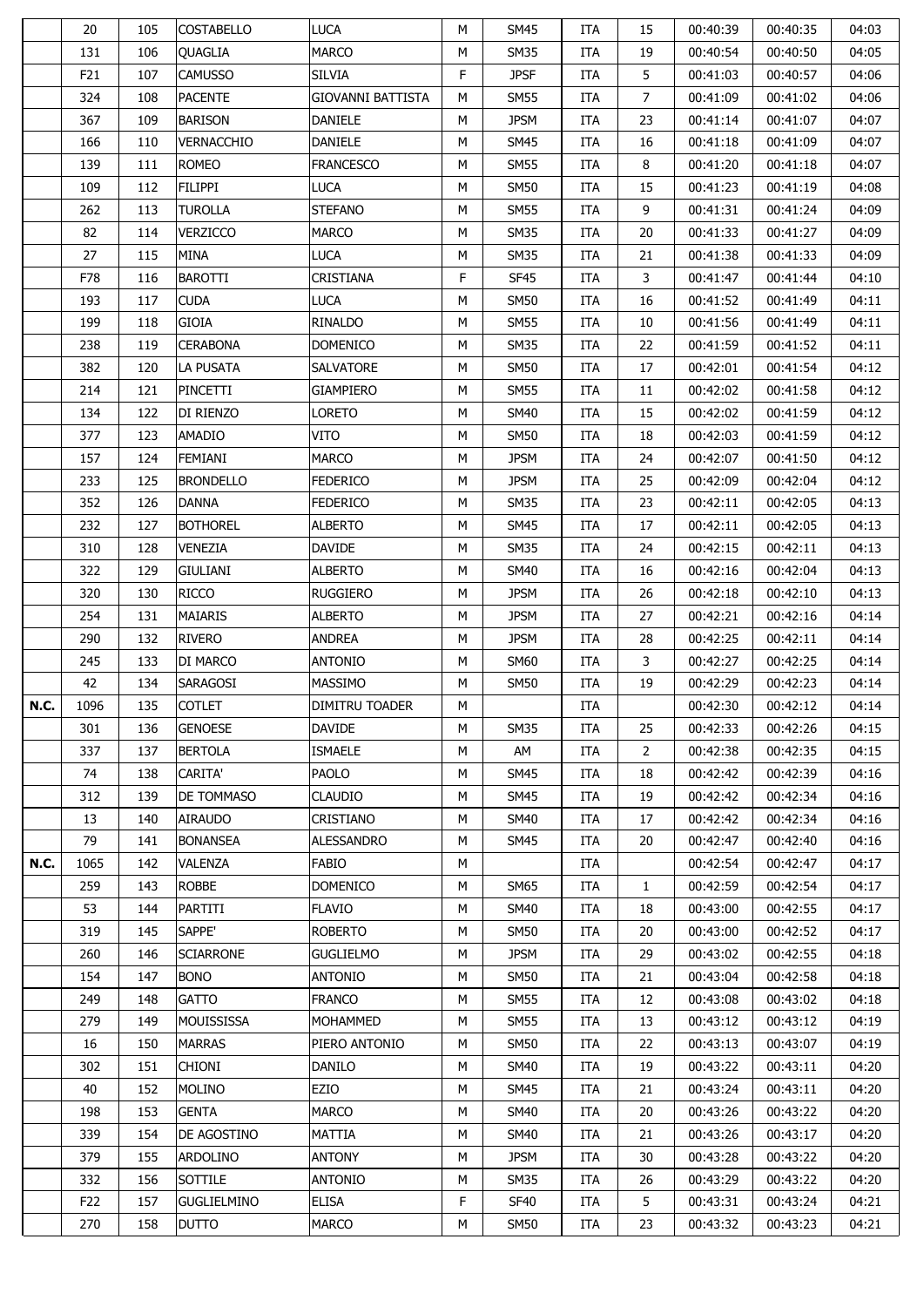|             | 355  | 159 | AIMO               | <b>PAOLO</b>      | M  | <b>SM40</b> | ITA        | 22             | 00:43:32 | 00:43:26 | 04:21 |
|-------------|------|-----|--------------------|-------------------|----|-------------|------------|----------------|----------|----------|-------|
|             | 140  | 160 | <b>LEMBO</b>       | <b>DOMENICO</b>   | М  | <b>SM60</b> | ITA        | 4              | 00:43:35 | 00:43:32 | 04:21 |
|             | 205  | 161 | <b>LUISE</b>       | <b>LUCA</b>       | М  | <b>SM40</b> | ITA        | 23             | 00:43:37 | 00:43:32 | 04:21 |
|             | 381  | 162 | <b>BALDUZZI</b>    | <b>MARCO</b>      | М  | SM50        | ITA        | 24             | 00:43:40 | 00:43:34 | 04:21 |
|             | F51  | 163 | <b>GIOIA</b>       | ROSSELLA ELISA    | F  | <b>SF40</b> | ITA        | 6              | 00:43:40 | 00:43:34 | 04:21 |
|             | 125  | 164 | <b>BELLI</b>       | <b>STEFANO</b>    | М  | <b>SM55</b> | ITA        | 14             | 00:43:42 | 00:43:41 | 04:22 |
|             | 200  | 165 | <b>GOBETTI</b>     | CARLO             | М  | <b>SM60</b> | ITA        | 5              | 00:43:48 | 00:43:44 | 04:22 |
| <b>N.C.</b> | 1073 | 166 | <b>BORGOGNO</b>    | <b>MAURIZIO</b>   | М  |             | ITA        |                | 00:43:50 | 00:43:46 | 04:22 |
|             | 280  | 167 | NEGRINI            | <b>ANDREA</b>     | М  | SM55        | ITA        | 15             | 00:43:51 | 00:43:47 | 04:23 |
|             | 220  | 168 | <b>ROMERO</b>      | <b>MARIO</b>      | М  | <b>SM55</b> | ITA        | 16             | 00:43:53 | 00:43:43 | 04:23 |
|             | 370  | 169 | <b>POLIDORO</b>    | <b>ROBERTO</b>    | М  | <b>SM40</b> | ITA        | 24             | 00:44:04 | 00:43:56 | 04:24 |
|             | 136  | 170 | <b>DINOIA</b>      | <b>DONATO</b>     | М  | <b>SM50</b> | ITA        | 25             | 00:44:05 | 00:44:01 | 04:24 |
|             | 286  | 171 | TRECCA             | <b>GIANLUCA</b>   | М  | SM50        | ITA        | 26             | 00:44:08 | 00:44:04 | 04:24 |
|             | 171  | 172 | LONG               | <b>SIMONE</b>     | М  | <b>SM40</b> | ITA        | 25             | 00:44:08 | 00:44:03 | 04:24 |
|             | 236  | 173 | CANDIANO           | <b>GIANCARLO</b>  | М  | <b>JPSM</b> | ITA        | 31             | 00:44:09 | 00:43:59 | 04:24 |
|             | 142  | 174 | MINARDI            | <b>MICHELE</b>    | М  | <b>SM60</b> | ITA        | 6              | 00:44:12 | 00:44:07 | 04:25 |
|             | F33  | 175 | <b>IEBOLE</b>      | <b>ROBERTA</b>    | F  | <b>SF45</b> | ITA        | 4              | 00:44:12 | 00:44:08 | 04:25 |
|             | F70  | 176 | <b>MARTINA</b>     | <b>CLAUDIA</b>    | F  | <b>SF45</b> | ITA        | 5              | 00:44:12 | 00:44:08 | 04:25 |
|             | 343  | 177 | <b>BESSON</b>      | <b>MATTEO</b>     | М  | <b>SM40</b> | ITA        | 26             | 00:44:20 | 00:44:13 | 04:25 |
|             | 223  | 178 | <b>SEVERINI</b>    | <b>LUCA</b>       | М  | <b>SM45</b> | ITA        | 22             | 00:44:27 | 00:44:23 | 04:26 |
|             | 356  | 179 | <b>CHIOSSO</b>     | <b>MATTEO</b>     | М  | <b>SM40</b> | ITA        | 27             | 00:44:29 | 00:44:22 | 04:26 |
|             | 289  | 180 | <b>ALLASINO</b>    | <b>EMILIO</b>     | М  | <b>JPSM</b> | ITA        | 32             | 00:44:34 | 00:44:20 | 04:27 |
|             | 184  | 181 | <b>BENOZZO</b>     | <b>FERRUCCIO</b>  | М  | SM50        | ITA        | 27             | 00:44:35 | 00:44:28 | 04:27 |
|             | F82  | 182 | <b>CECCHI</b>      | <b>ELENA</b>      | F  | <b>SF50</b> | ITA        | $\overline{2}$ | 00:44:37 | 00:44:35 | 04:27 |
|             | 180  | 183 | <b>TORRE</b>       | <b>ANTONELLO</b>  | M  | <b>SM60</b> | <b>ITA</b> | $\overline{7}$ | 00:44:39 | 00:44:36 | 04:27 |
| <b>N.C.</b> | 1083 | 184 | <b>SERKA</b>       | <b>AURELIEN</b>   | М  |             | ITA        |                | 00:44:45 | 00:44:17 | 04:28 |
|             | F118 | 185 | TRIPANI            | MARGHERITA        | F  | <b>JPSF</b> | ITA        | 6              | 00:44:48 | 00:44:42 | 04:28 |
|             | 186  | 186 | BERGAMINI          | <b>PAOLO</b>      | М  | <b>SM60</b> | ITA        | 8              | 00:44:49 | 00:44:46 | 04:28 |
|             | 202  | 187 | <b>LERDA</b>       | <b>GIANFRANCO</b> | М  | SM60        | ITA        | 9              | 00:44:51 | 00:44:42 | 04:29 |
|             | 276  | 188 | <b>MANISCALCO</b>  | <b>GIANLUCA</b>   | М  | <b>SM40</b> | ITA        | 28             | 00:44:52 | 00:44:43 | 04:29 |
|             | 294  | 189 | VERGNANO           | <b>MARCO</b>      | М  | <b>SM45</b> | ITA        | 23             | 00:44:53 | 00:44:40 | 04:29 |
|             | 75   | 190 | D'ORIA             | <b>LUCA</b>       | М  | SM40        | ITA        | 29             | 00:44:55 | 00:44:41 | 04:29 |
|             | F92  | 191 | COTOI              | PAULA             | F. | <b>SF45</b> | ITA        | 6              | 00:44:57 | 00:44:54 | 04:29 |
|             | 363  | 192 | PRETTO             | <b>ROBERTO</b>    | М  | <b>SM50</b> | ITA        | 28             | 00:44:58 | 00:44:45 | 04:29 |
|             | 282  | 193 | PIVA               | <b>ROBERTO</b>    | М  | SM55        | ITA        | 17             | 00:44:59 | 00:44:53 | 04:29 |
|             | 56   | 194 | <b>GIRAUDO</b>     | <b>LUCA</b>       | М  | <b>JPSM</b> | ITA        | 33             | 00:45:01 | 00:44:57 | 04:30 |
|             | 116  | 195 | <b>FOLEGATTI</b>   | <b>LUCA</b>       | М  | <b>SM50</b> | ITA        | 29             | 00:45:08 | 00:44:57 | 04:30 |
|             | 217  | 196 | <b>PUGLIARA</b>    | <b>SALVATORE</b>  | М  | <b>SM50</b> | ITA        | 30             | 00:45:12 | 00:45:04 | 04:31 |
|             | F35  | 197 | GIRARDO            | <b>MANUELA</b>    | F  | SF35        | ITA        | $\overline{2}$ | 00:45:12 | 00:45:12 | 04:31 |
|             | 87   | 198 | FARFARIELLO        | <b>DONATO</b>     | М  | SM60        | ITA        | 10             | 00:45:25 | 00:45:16 | 04:32 |
|             | 31   | 199 | <b>SOLERA</b>      | GIANNI            | М  | <b>SM45</b> | ITA        | 24             | 00:45:30 | 00:45:17 | 04:32 |
|             | 14   | 200 | AIME               | <b>MAURO</b>      | М  | <b>SM45</b> | ITA        | 25             | 00:45:30 | 00:45:17 | 04:32 |
|             | 43   | 201 | <b>CASTELLI</b>    | PAOLO             | М  | SM60        | ITA        | 11             | 00:45:33 | 00:45:28 | 04:33 |
|             | 93   | 202 | <b>GUGLIELMO</b>   | FABRIZIO          | М  | <b>SM50</b> | ITA        | 31             | 00:45:36 | 00:45:27 | 04:33 |
|             | 246  | 203 | DI MARCO           | <b>ANTONINO</b>   | М  | SM45        | ITA        | 26             | 00:45:39 | 00:45:24 | 04:33 |
| <b>N.C.</b> | 1042 | 204 | <b>CARUSO</b>      | <b>ENRICO</b>     | М  |             | ITA        |                | 00:45:39 | 00:45:12 | 04:33 |
|             | 284  | 205 | SORBARA            | <b>MARCELLO</b>   | М  | <b>SM65</b> | ITA        | 2              | 00:45:40 | 00:45:35 | 04:33 |
|             | 192  | 206 | <b>CRESCENTINI</b> | <b>EMILIANO</b>   | М  | SM40        | ITA        | 30             | 00:45:43 | 00:45:38 | 04:34 |
|             | 241  | 207 | DAMIANO            | PIERO             | М  | SM55        | ITA        | 18             | 00:45:44 | 00:45:35 | 04:34 |
| <b>N.C.</b> | 1094 | 208 | <b>MAUGERI</b>     | <b>ANDREA</b>     | М  |             | ITA        |                | 00:45:47 | 00:45:28 | 04:34 |
| <b>N.C.</b> | 1047 | 209 | BERNARDI           | <b>FABRIZIO</b>   | М  |             | ITA        |                | 00:45:48 | 00:45:30 | 04:34 |
|             | 99   | 210 | REMOLIF            | <b>SILVANO</b>    | М  | <b>SM50</b> | ITA        | 32             | 00:45:49 | 00:45:38 | 04:34 |
|             |      |     |                    |                   |    |             |            | 33             |          |          | 04:35 |
|             | 39   | 211 | <b>ROMANO</b>      | <b>ENZO</b>       | М  | <b>SM50</b> | ITA        |                | 00:45:51 | 00:45:42 |       |
|             | 25   | 212 | CANAVESE           | IVO               | М  | <b>SM50</b> | ITA        | 34             | 00:45:52 | 00:45:40 | 04:35 |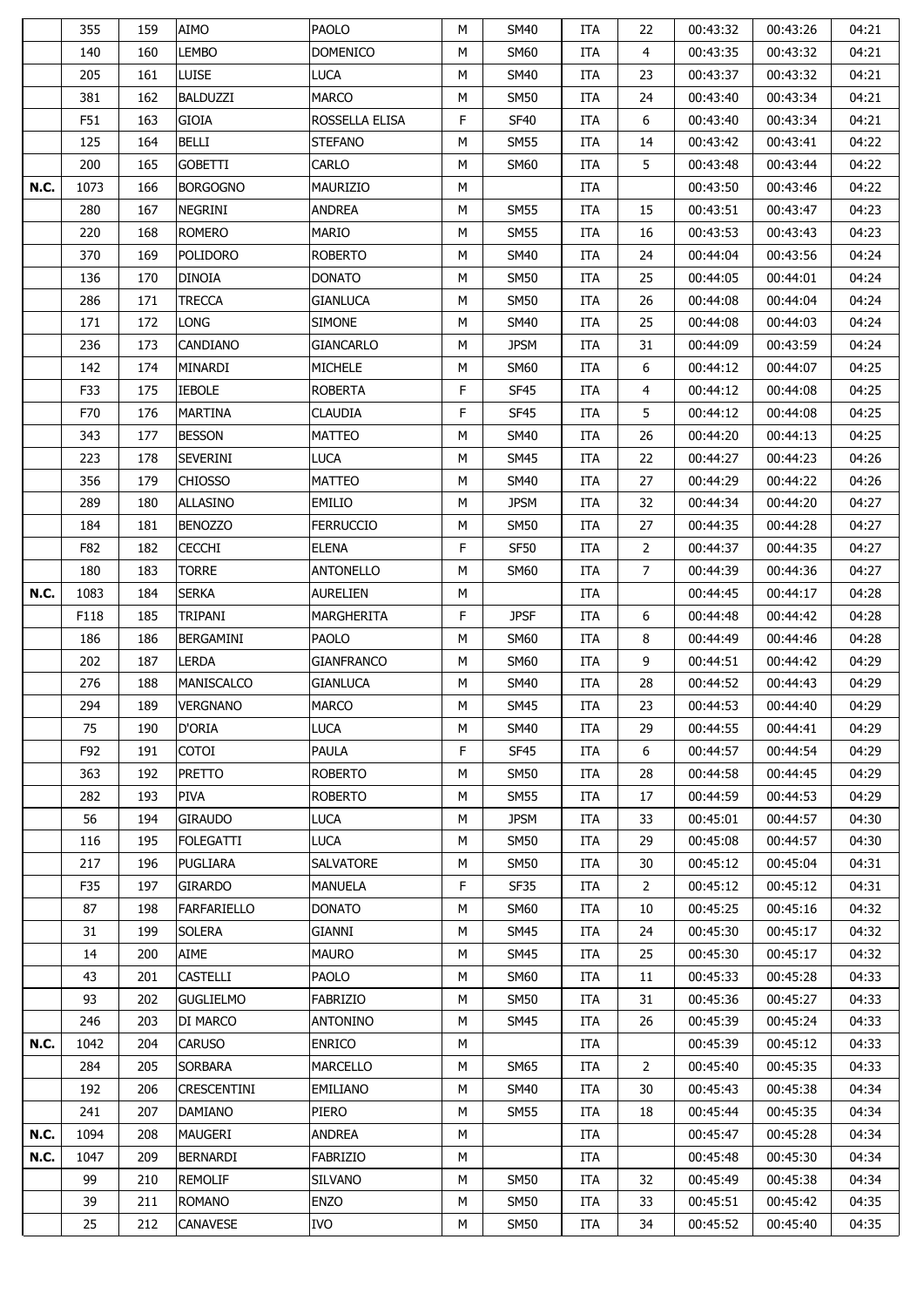|             | F119            | 213 | <b>MEISSENT</b>   | <b>FEDERICA</b>    | F  | <b>SF50</b> | ITA        | 3              | 00:45:52 | 00:45:44 | 04:35 |
|-------------|-----------------|-----|-------------------|--------------------|----|-------------|------------|----------------|----------|----------|-------|
|             | 61              | 214 | <b>ARNOLFO</b>    | <b>DANIELE</b>     | M  | <b>SM45</b> | ITA        | 27             | 00:45:56 | 00:45:43 | 04:35 |
|             | 222             | 215 | <b>SETARO</b>     | <b>VINCENZO</b>    | M  | <b>SM40</b> | ITA        | 31             | 00:45:57 | 00:45:51 | 04:35 |
|             | 235             | 216 | <b>CAVALLO</b>    | <b>FRANCESCO</b>   | М  | <b>SM45</b> | <b>ITA</b> | 28             | 00:46:00 | 00:45:53 | 04:35 |
|             | 102             | 217 | <b>MACARIO</b>    | GIOVANNI           | М  | <b>SM70</b> | <b>ITA</b> | $\mathbf{1}$   | 00:46:06 | 00:46:03 | 04:36 |
| <b>N.C.</b> | 1011            | 218 | VANZO             | <b>SAMUELE</b>     | M  |             | ITA        |                | 00:46:06 | 00:45:48 | 04:36 |
| <b>N.C.</b> | 1032            | 219 | CANAVESIO         | <b>DANIELE</b>     | М  |             | ITA        |                | 00:46:06 | 00:45:45 | 04:36 |
|             | 207             | 220 | MARENZANO         | <b>FABRIZIO</b>    | М  | SM50        | <b>ITA</b> | 35             | 00:46:12 | 00:46:07 | 04:37 |
|             | F89             | 221 | nurisso           | <b>FEDERICA</b>    | F  | <b>JPSF</b> | <b>ITA</b> | 7              | 00:46:14 | 00:46:03 | 04:37 |
|             | 182             | 222 | <b>BARONE</b>     | <b>FABRIZIO</b>    | М  | SM50        | ITA        | 36             | 00:46:19 | 00:46:11 | 04:37 |
|             | 94              | 223 | <b>ZITAROSA</b>   | <b>VINCENZO</b>    | М  | <b>SM40</b> | ITA        | 32             | 00:46:21 | 00:46:17 | 04:38 |
|             | F60             | 224 | CAMMALLERI        | <b>MARIA</b>       | F  | <b>SF50</b> | ITA        | 4              | 00:46:22 | 00:46:17 | 04:38 |
|             | 206             | 225 | MAGRA             | <b>GIORGIO</b>     | M  | SM55        | <b>ITA</b> | 19             | 00:46:23 | 00:46:16 | 04:38 |
|             | 34              | 226 | MASSELLO          | <b>PATRICH</b>     | М  | SM45        | <b>ITA</b> | 29             | 00:46:24 | 00:46:15 | 04:38 |
|             | 383             | 227 | <b>MICHELIS</b>   | <b>DAVIDE</b>      | M  | SM40        | <b>ITA</b> | 33             | 00:46:24 | 00:46:12 | 04:38 |
| <b>N.C.</b> | 1088            | 228 | CAMISASSA         | <b>ANDREA</b>      | M  |             | ITA        |                | 00:46:24 | 00:46:02 | 04:38 |
| <b>N.C.</b> | 1092            | 229 | <b>LEONTINO</b>   | <b>MARIO</b>       | М  |             | ITA        |                | 00:46:25 | 00:46:11 | 04:38 |
|             | F <sub>23</sub> | 230 | <b>ALLASIA</b>    | <b>GIADA</b>       | F  | <b>JPSF</b> | <b>ITA</b> | 8              | 00:46:30 | 00:46:17 | 04:38 |
|             | 161             | 231 | <b>SCAVARDA</b>   | GIOVANNI           | М  | <b>SM55</b> | ITA        | 20             | 00:46:32 | 00:46:16 | 04:39 |
|             | 372             | 232 | <b>GILARDI</b>    | <b>GIUSEPPE</b>    | М  | <b>SM60</b> | ITA        | 12             | 00:46:35 | 00:46:27 | 04:39 |
| N.C.        | 1082            | 233 | <b>RETTONDINI</b> | ALESSANDRO         | М  |             | ITA        |                | 00:46:37 | 00:46:18 | 04:39 |
|             | 174             |     | <b>PASCALE</b>    | <b>VITANTONIO</b>  | M  | <b>SM55</b> |            | 21             | 00:46:38 |          | 04:39 |
|             |                 | 234 |                   |                    |    |             | <b>ITA</b> |                |          | 00:46:34 |       |
|             | 96              | 235 | <b>BATTUELLO</b>  | MAURIZIO           | М  | SM55        | <b>ITA</b> | 22             | 00:46:42 | 00:46:34 | 04:40 |
|             | 73              | 236 | <b>SUPPO</b>      | <b>GIORGIO</b>     | М  | SM50        | <b>ITA</b> | 37             | 00:46:44 | 00:46:36 | 04:40 |
|             | F93             | 237 | <b>DEFINIS</b>    | LUIGINA            | F  | <b>SF55</b> | <b>ITA</b> | $\mathbf{1}$   | 00:46:47 | 00:46:44 | 04:40 |
|             | F98             | 238 | <b>SCIOLLA</b>    | <b>EMANUELA M.</b> | F  | <b>SF45</b> | ITA        | 7              | 00:46:48 | 00:46:42 | 04:40 |
|             | 271             | 239 | <b>DUTTO</b>      | <b>MASSIMO</b>     | М  | SM50        | <b>ITA</b> | 38             | 00:46:49 | 00:46:38 | 04:40 |
|             | 265             | 240 | Verda             | VITTORIO           | М  | <b>SM50</b> | <b>ITA</b> | 39             | 00:46:50 | 00:46:35 | 04:40 |
|             | 153             | 241 | <b>SACCUCCI</b>   | <b>MAURO</b>       | М  | <b>SM70</b> | <b>ITA</b> | $\overline{2}$ | 00:46:51 | 00:46:48 | 04:41 |
|             | F54             | 242 | <b>BONETTI</b>    | SONIA              | F  | SF55        | ITA        | $\overline{2}$ | 00:46:53 | 00:46:49 | 04:41 |
|             | 189             | 243 | <b>CANDELO</b>    | <b>FABRIZIO</b>    | M  | <b>SM50</b> | <b>ITA</b> | 40             | 00:46:54 | 00:46:43 | 04:41 |
|             | 308             | 244 | FARINELLA         | <b>FABIO</b>       | M  | <b>SM40</b> | ITA        | 34             | 00:46:58 | 00:46:52 | 04:41 |
|             | 113             | 245 | MERLETTI          | <b>VINCENZO</b>    | М  | <b>SM55</b> | ITA        | 23             | 00:46:59 | 00:46:55 | 04:41 |
|             | 309             | 246 | PILEGGI           | <b>STEFANO</b>     | М  | <b>SM35</b> | ITA        | 27             | 00:47:06 | 00:46:48 | 04:42 |
|             | 168             | 247 | <b>UGHETTO</b>    | <b>FERRUCCIO</b>   | М  | <b>SM70</b> | ITA        | 3              | 00:47:06 | 00:46:58 | 04:42 |
|             | 85              | 248 | <b>BENINCASA</b>  | <b>MASSIMO</b>     | М  | <b>SM55</b> | <b>ITA</b> | 24             | 00:47:11 | 00:47:01 | 04:43 |
| <b>N.C.</b> | 1035            | 249 | <b>MONTEBELLO</b> | MAURIZIO           | М  |             | ITA        |                | 00:47:13 | 00:47:03 | 04:43 |
|             | 261             | 250 | <b>SENA</b>       | <b>IVANO</b>       | М  | <b>SM40</b> | ITA        | 35             | 00:47:20 | 00:47:13 | 04:43 |
|             | 148             | 251 | <b>ISSOGLIO</b>   | <b>ALESSANDRO</b>  | М  | <b>SM50</b> | <b>ITA</b> | 41             | 00:47:23 | 00:47:18 | 04:44 |
|             | 144             | 252 | VRUNA             | <b>MARIO</b>       | М  | <b>SM65</b> | <b>ITA</b> | 3              | 00:47:27 | 00:47:22 | 04:44 |
|             | 213             | 253 | <b>ORSI</b>       | LUCA               | M  | <b>SM40</b> | ITA        | 36             | 00:47:29 | 00:47:28 | 04:44 |
|             | 185             | 254 | <b>BERCHIELLI</b> | <b>ANDREA</b>      | М  | <b>SM45</b> | ITA        | 30             | 00:47:29 | 00:47:18 | 04:44 |
|             | 160             | 255 | PALMIERO          | <b>GUGLIELMO</b>   | М  | <b>SM55</b> | <b>ITA</b> | 25             | 00:47:30 | 00:47:14 | 04:45 |
|             | F85             | 256 | DI FIORE          | VIVIANA            | F  | <b>SF50</b> | ITA        | 5              | 00:47:30 | 00:47:24 | 04:44 |
|             | 37              | 257 | <b>GIUSTETTO</b>  | <b>FRANCESCO</b>   | М  | <b>SM45</b> | <b>ITA</b> | 31             | 00:47:31 | 00:47:22 | 04:45 |
|             | 137             | 258 | MITTICA           | <b>MAURILIO</b>    | М  | <b>SM50</b> | ITA        | 42             | 00:47:32 | 00:47:28 | 04:45 |
|             | F53             | 259 | <b>CACCIOTTO</b>  | CAROLINA GLORIA    | F  | <b>SF40</b> | ITA        | $\overline{7}$ | 00:47:34 | 00:47:30 | 04:45 |
|             | 172             | 260 | <b>FOLCO</b>      | <b>MAURO</b>       | М  | <b>SM50</b> | <b>ITA</b> | 43             | 00:47:35 | 00:47:17 | 04:45 |
|             | 190             | 261 | <b>CAVOTO</b>     | FABIO              | М  | <b>SM40</b> | <b>ITA</b> | 37             | 00:47:37 | 00:47:25 | 04:45 |
|             | 311             | 262 | CALDERONI         | <b>GUIDO</b>       | М  | <b>SM45</b> | <b>ITA</b> | 32             | 00:47:38 | 00:47:27 | 04:45 |
|             | F52             | 263 | <b>MATES</b>      | MARIANA            | F. | SF35        | ITA        | 3              | 00:47:41 | 00:47:35 | 04:46 |
|             | 298             | 264 | <b>DUTTO</b>      | MATTIA             | М  | <b>JPSM</b> | <b>ITA</b> | 34             | 00:47:47 | 00:47:34 | 04:46 |
|             | 306             | 265 | <b>MERLO</b>      | <b>FAUSTO</b>      | М  | SM45        | <b>ITA</b> | 33             | 00:47:48 | 00:47:32 | 04:46 |
|             | F <sub>13</sub> | 266 | VUONO             | <b>FABIANA</b>     | F. | SF35        | ITA        | 4              | 00:47:51 | 00:47:37 | 04:47 |
|             |                 |     |                   |                    |    |             |            |                |          |          |       |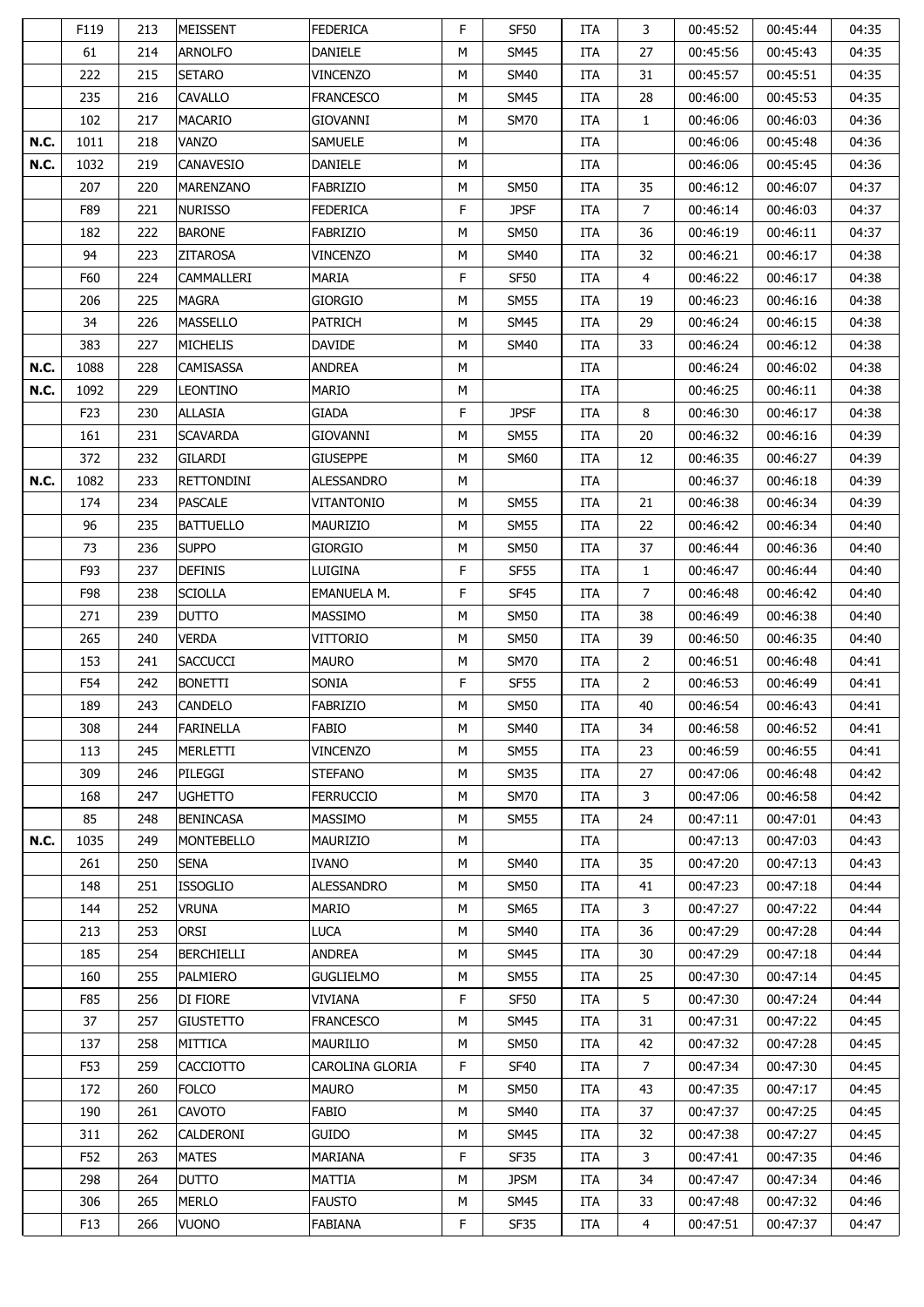|             | 52              | 267 | <b>CIOFFI</b>     | PIERLUIGI         | M  | <b>SM45</b> | ITA        | 34 | 00:47:52 | 00:47:41 | 04:47 |
|-------------|-----------------|-----|-------------------|-------------------|----|-------------|------------|----|----------|----------|-------|
|             | 316             | 268 | CAPPELLARI        | <b>ENZO</b>       | М  | <b>SM50</b> | <b>ITA</b> | 44 | 00:47:52 | 00:47:33 | 04:47 |
|             | 92              | 269 | PIACENZA          | <b>GUIDO</b>      | M  | <b>SM55</b> | ITA        | 26 | 00:47:53 | 00:47:46 | 04:47 |
|             | F15             | 270 | PERLO             | <b>MICHELA</b>    | F  | <b>SF35</b> | ITA        | 5  | 00:47:55 | 00:47:50 | 04:47 |
|             | 150             | 271 | DE CESARE         | <b>STEFANO</b>    | М  | <b>SM45</b> | ITA        | 35 | 00:47:57 | 00:47:38 | 04:47 |
|             | 51              | 272 | <b>CEAGLIO</b>    | <b>MARCO</b>      | М  | <b>SM35</b> | ITA        | 28 | 00:48:00 | 00:47:50 | 04:47 |
|             | 127             | 273 | <b>GIROTTO</b>    | <b>MASSIMO</b>    | М  | <b>SM50</b> | ITA        | 45 | 00:48:03 | 00:47:51 | 04:48 |
|             | F37             | 274 | <b>BENEDETTO</b>  | <b>CRISTINA</b>   | F  | <b>SF55</b> | ITA        | 3  | 00:48:03 | 00:47:54 | 04:48 |
|             | 252             | 275 | LA FAUCI          | <b>MAURIZIO</b>   | М  | <b>SM50</b> | ITA        | 46 | 00:48:04 | 00:47:56 | 04:48 |
|             | 333             | 276 | <b>REVELLO</b>    | <b>FAUSTO</b>     | M  | <b>SM50</b> | ITA        | 47 | 00:48:06 | 00:47:51 | 04:48 |
| <b>N.C.</b> | 1051            | 277 | <b>SCALERANDI</b> | DAVIDE            | М  |             | ITA        |    | 00:48:10 | 00:47:40 | 04:49 |
|             | F73             | 278 | <b>RONCADOR</b>   | ANGELA            | F  | <b>SF40</b> | ITA        | 8  | 00:48:13 | 00:48:05 | 04:49 |
|             | 183             | 279 | <b>BENINCASA</b>  | <b>MARCO</b>      | М  | SM55        | ITA        | 27 | 00:48:17 | 00:48:05 | 04:49 |
|             | 239             | 280 | CEVOLA            | PIERO             | М  | SM40        | ITA        | 38 | 00:48:20 | 00:48:10 | 04:49 |
|             | 133             | 281 | D'AMORE           | <b>DANILO</b>     | М  | SM40        | ITA        | 39 | 00:48:22 | 00:48:17 | 04:50 |
|             | 177             | 282 | TROVO'            | <b>ROMANO</b>     | М  | <b>SM50</b> | ITA        | 48 | 00:48:24 | 00:48:17 | 04:50 |
|             | 318             | 283 | <b>TRON</b>       | <b>MANUEL</b>     | М  | <b>JPSM</b> | ITA        | 35 | 00:48:28 | 00:48:15 | 04:50 |
|             | 187             | 284 | <b>BRUATTO</b>    | <b>DAVIDE</b>     | М  | SM50        | ITA        | 49 | 00:48:31 | 00:48:23 | 04:51 |
|             | 296             | 285 | <b>FASSINO</b>    | <b>DANIELE</b>    | М  | <b>JPSM</b> | ITA        | 36 | 00:48:33 | 00:48:23 | 04:51 |
|             | 30              | 286 | LAZZARI           | <b>PAOLO</b>      | М  | <b>SM55</b> | ITA        | 28 | 00:48:34 | 00:48:22 | 04:51 |
|             | F <sub>25</sub> | 287 | MILANI            | <b>ADELE</b>      | F  | <b>SF60</b> | ITA        | 1  | 00:48:35 | 00:48:27 | 04:51 |
|             | 361             | 288 | <b>CHIAFFREDO</b> | <b>ALBERTO</b>    | М  | SM65        | ITA        | 4  | 00:48:39 | 00:48:31 | 04:51 |
|             | 300             | 289 | VINCI             | <b>ROSARIO</b>    | М  | <b>JPSM</b> | ITA        | 37 | 00:48:52 | 00:48:34 | 04:53 |
|             | 204             | 290 | LIBERATI          | <b>MASSIMO</b>    | М  | <b>SM60</b> | ITA        | 13 | 00:48:54 | 00:48:41 | 04:53 |
|             | 44              | 291 | PELISSERO         | <b>GIORGIO</b>    | М  | <b>SM60</b> | ITA        | 14 | 00:48:54 | 00:48:46 | 04:53 |
|             | F113            | 292 | <b>MALAN</b>      | <b>CINZIA</b>     | F  | <b>SF55</b> | ITA        | 4  | 00:48:54 | 00:48:42 | 04:53 |
|             | 366             | 293 | SALVATI           | <b>GERARDO</b>    | М  | SM55        | ITA        | 29 | 00:48:58 | 00:48:39 | 04:53 |
|             | 385             | 294 | PRIMO             | <b>DANILO</b>     | М  | SM40        | ITA        | 40 | 00:48:59 | 00:48:43 | 04:53 |
| <b>N.C.</b> | 1066            | 295 | <b>PAGNONE</b>    | <b>MAURILIO</b>   | М  |             | ITA        |    | 00:48:59 | 00:48:43 | 04:53 |
|             | 305             | 296 | <b>PAONE</b>      | GIOVANNI          | М  | <b>SM40</b> | <b>ITA</b> | 41 | 00:49:02 | 00:48:50 | 04:54 |
|             | 240             | 297 | <b>COCOCETTA</b>  | <b>UMBERTO</b>    | М  | <b>SM55</b> | ITA        | 30 | 00:49:05 | 00:48:57 | 04:54 |
|             | 35              | 298 | <b>GOSTI</b>      | <b>ERMES</b>      | M  | <b>SM45</b> | ITA        | 36 | 00:49:09 | 00:48:54 | 04:54 |
|             | 63              | 299 | <b>CASTAGNO</b>   | <b>MARCO</b>      | М  | <b>SM35</b> | <b>ITA</b> | 29 | 00:49:09 | 00:48:54 | 04:54 |
|             | 28              | 300 | <b>STARA</b>      | <b>MASSIMO</b>    | М  | <b>SM55</b> | ITA        | 31 | 00:49:13 | 00:49:00 | 04:55 |
| <b>N.C.</b> | 1019            | 301 | <b>FORNERO</b>    | <b>DANIELE</b>    | М  |             | ITA        |    | 00:49:13 | 00:48:43 | 04:55 |
|             | 208             | 302 | <b>MARLETTA</b>   | <b>MARCO</b>      | М  | <b>SM50</b> | <b>ITA</b> | 50 | 00:49:16 | 00:49:06 | 04:55 |
|             | 81              | 303 | <b>AIRAUDO</b>    | <b>FABIO</b>      | М  | <b>SM50</b> | ITA        | 51 | 00:49:17 | 00:48:53 | 04:55 |
|             | 349             | 304 | <b>BRIGADOI</b>   | <b>LUCIANO</b>    | М  | <b>SM60</b> | ITA        | 15 | 00:49:17 | 00:49:09 | 04:55 |
| <b>N.C.</b> | 1071            | 305 | <b>APREA</b>      | PAOLO             | М  |             | ITA        |    | 00:49:18 | 00:48:51 | 04:55 |
|             | F48             | 306 | <b>NEGRO</b>      | DANIELA           | F. | SF45        | ITA        | 8  | 00:49:20 | 00:49:17 | 04:55 |
|             | 162             | 307 | <b>SPIRITO</b>    | <b>ADRIANO</b>    | М  | SM55        | ITA        | 32 | 00:49:22 | 00:49:06 | 04:56 |
|             | 328             | 308 | <b>GRILLO</b>     | ROSARIO           | М  | SM45        | ITA        | 37 | 00:49:25 | 00:49:10 | 04:56 |
|             | 36              | 309 | <b>FIERRO</b>     | COSIMO            | М  | <b>SM60</b> | ITA        | 16 | 00:49:25 | 00:49:12 | 04:56 |
|             | 54              | 310 | DATTILA           | <b>FEDERICO</b>   | М  | <b>JPSM</b> | ITA        | 38 | 00:49:25 | 00:49:07 | 04:56 |
| <b>N.C.</b> | 1095            |     |                   | <b>CARLO</b>      |    |             |            |    | 00:49:25 | 00:47:51 | 04:56 |
|             |                 | 311 | CALIGARIS         |                   | М  |             | ITA        |    |          |          |       |
|             | 15              | 312 | <b>PEIRONE</b>    | <b>MATTEO</b>     | М  | <b>SM40</b> | ITA        | 42 | 00:49:26 | 00:49:13 | 04:56 |
|             | 70              | 313 | <b>DECORTE</b>    | <b>MARCO</b>      | М  | <b>SM55</b> | ITA        | 33 | 00:49:28 | 00:49:16 | 04:56 |
| <b>N.C.</b> | 1084            | 314 | ALOI              | <b>ALESSANDRO</b> | М  |             | ITA        |    | 00:49:30 | 00:48:56 | 04:56 |
|             | F124            | 315 | <b>BONASIA</b>    | MARIA GRAZIA      | F  | SF45        | ITA        | 9  | 00:49:34 | 00:49:26 | 04:57 |
|             | 373             | 316 | CALLEGARO         | MASSIMO           | М  | <b>SM45</b> | ITA        | 38 | 00:49:35 | 00:49:29 | 04:57 |
|             | F86             | 317 | <b>GEJA</b>       | <b>ADELE</b>      | F. | <b>JPSF</b> | ITA        | 9  | 00:49:35 | 00:49:28 | 04:57 |
|             | 29              | 318 | DATTA             | <b>DANIELE</b>    | М  | <b>SM60</b> | ITA        | 17 | 00:49:36 | 00:49:23 | 04:57 |
|             | F114            | 319 | BALBI             | <b>GIOVANNA</b>   | F  | <b>SF55</b> | ITA        | 5  | 00:49:36 | 00:49:27 | 04:57 |
|             | F104            | 320 | <b>GASPARELLO</b> | SABRINA           | F  | SF40        | ITA        | 9  | 00:49:38 | 00:49:26 | 04:57 |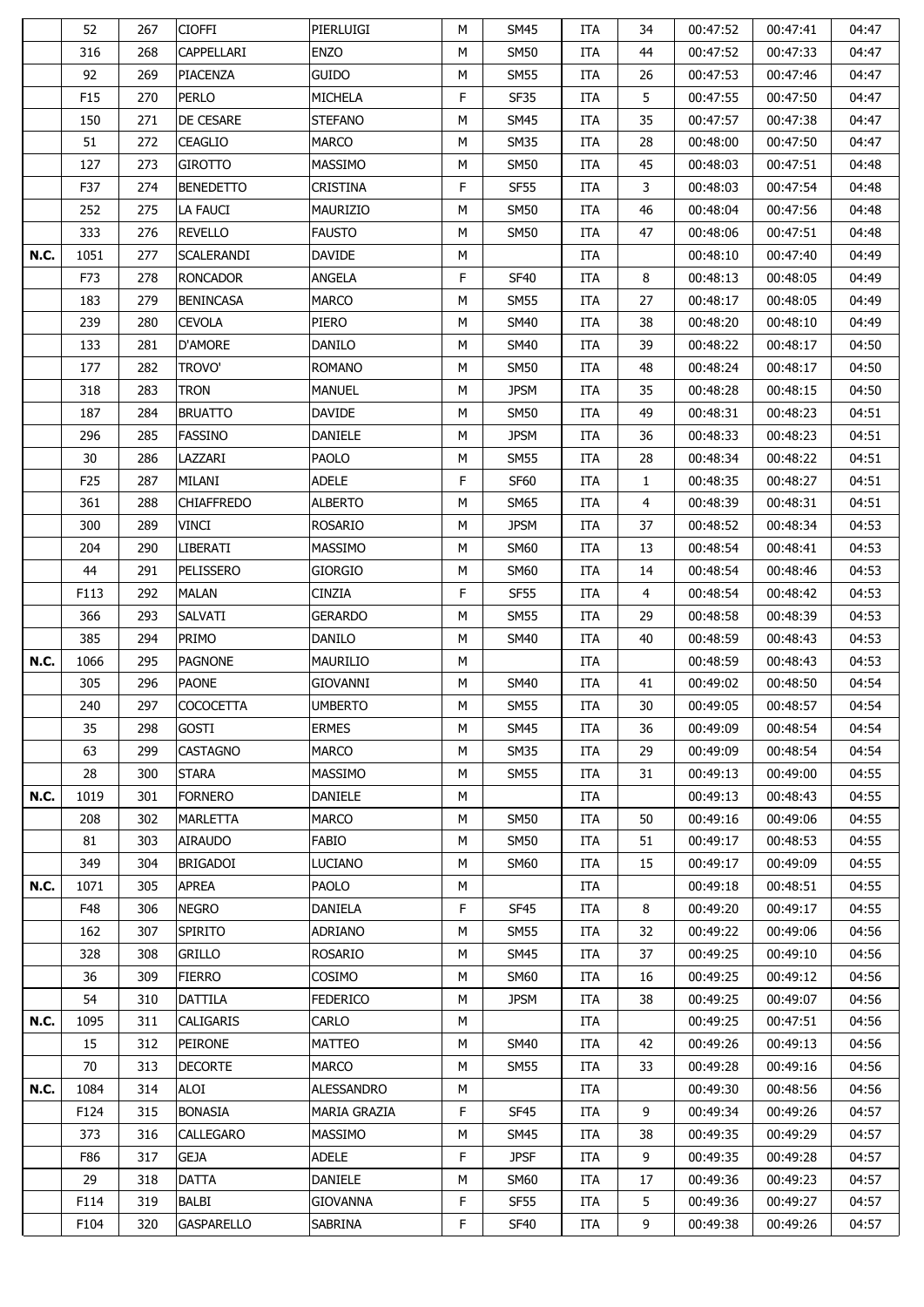|             | 378             | 321 | COERO BORGA       | <b>PIERO</b>          | M | SM55        | ITA        | 34             | 00:49:41 | 00:49:21 | 04:58 |
|-------------|-----------------|-----|-------------------|-----------------------|---|-------------|------------|----------------|----------|----------|-------|
|             | 64              | 322 | <b>GHIRARDI</b>   | <b>STEFANO</b>        | М | <b>SM35</b> | <b>ITA</b> | 30             | 00:49:41 | 00:49:32 | 04:58 |
|             | 45              | 323 | <b>OTERI</b>      | <b>MARCO</b>          | М | <b>SM35</b> | ITA        | 31             | 00:49:41 | 00:49:33 | 04:58 |
|             | 104             | 324 | ALCIATI           | <b>SILVIO</b>         | М | SM65        | ITA        | 5              | 00:49:43 | 00:49:35 | 04:58 |
|             | 226             | 325 | TWOMEY            | <b>MARK</b>           | М | <b>SM55</b> | ITA        | 35             | 00:49:45 | 00:49:30 | 04:58 |
| <b>N.C.</b> | 1040            | 326 | <b>FALCETTI</b>   | <b>LUCA</b>           | M |             | ITA        |                | 00:49:45 | 00:49:20 | 04:58 |
|             | 211             | 327 | <b>MUSSO</b>      | <b>ROBERTO</b>        | М | SM55        | ITA        | 36             | 00:49:46 | 00:49:38 | 04:58 |
| <b>N.C.</b> | 1017            | 328 | <b>FERRERO</b>    | <b>MARCO</b>          | М |             | ITA        |                | 00:49:47 | 00:49:19 | 04:58 |
|             | F30             | 329 | CANNAROZZI        | LUCREZIA              | F | SF50        | ITA        | 6              | 00:49:49 | 00:49:42 | 04:58 |
| <b>N.C.</b> | 1077            | 330 | <b>CASALE</b>     | <b>STEFANO</b>        | М |             | ITA        |                | 00:49:52 | 00:49:23 | 04:59 |
| <b>N.C.</b> | 1027            | 331 | <b>VIOTTO</b>     | <b>MARCO</b>          | M |             | ITA        |                | 00:50:03 | 00:49:46 | 05:00 |
|             | 84              | 332 | <b>RAMPINO</b>    | <b>ALESSANDRO</b>     | М | <b>SM35</b> | ITA        | 32             | 00:50:04 | 00:49:54 | 05:00 |
|             | 273             | 333 | FINATTI           | <b>GIACOMO</b>        | М | <b>SM65</b> | ITA        | 6              | 00:50:05 | 00:49:57 | 05:00 |
|             | 11              | 334 | GRASSO            | LUDOVICO              | М | SM50        | ITA        | 52             | 00:50:07 | 00:49:46 | 05:00 |
|             | 169             | 335 | <b>MARTINAT</b>   | <b>FABRIZIO</b>       | М | <b>SM50</b> | ITA        | 53             | 00:50:08 | 00:49:50 | 05:00 |
|             | F57             | 336 | <b>BREUSA</b>     | <b>ELENA</b>          | F | <b>SF50</b> | ITA        | $\overline{7}$ | 00:50:08 | 00:49:50 | 05:00 |
|             | 68              | 337 | <b>DEPETRIS</b>   | <b>ROBERTO</b>        | М | SM50        | ITA        | 54             | 00:50:13 | 00:50:05 | 05:01 |
| <b>N.C.</b> | 3               | 338 | MANUNZA           | luigi igino           | M |             | ITA        |                | 00:50:16 | 00:49:46 | 05:01 |
|             |                 | 339 |                   | <b>ALBERTO</b>        |   |             |            | 39             | 00:50:17 |          | 05:01 |
|             | 165             |     | TURINETTI         |                       | М | SM45        | ITA        |                |          | 00:50:00 |       |
|             | 224             | 340 | <b>TARONNA</b>    | <b>LUCA</b>           | М | SM55        | ITA        | 37             | 00:50:19 | 00:50:08 | 05:01 |
|             | F103            | 341 | AVALLE            | VALERIA               | F | <b>JPSF</b> | ITA        | 10             | 00:50:23 | 00:50:03 | 05:02 |
| <b>N.C.</b> | 1045            | 342 | <b>LANTELME</b>   | ANDREA                | M |             | ITA        |                | 00:50:34 | 00:50:25 | 05:03 |
|             | 124             | 343 | CARACI            | <b>GAETANO BIAGIO</b> | М | SM65        | ITA        | $\overline{7}$ | 00:50:39 | 00:50:36 | 05:03 |
|             | F112            | 344 | LEO               | DANIELA               | F | <b>SF50</b> | ITA        | 8              | 00:50:39 | 00:50:28 | 05:03 |
|             | 90              | 345 | <b>BELLIS</b>     | <b>GIAN PAOLO</b>     | M | <b>SM50</b> | ITA        | 55             | 00:50:42 | 00:50:25 | 05:04 |
|             | 210             | 346 | <b>MORREALE</b>   | ANGELO                | М | SM45        | ITA        | 40             | 00:50:43 | 00:50:31 | 05:04 |
|             | F123            | 347 | <b>MAROTTA</b>    | <b>ANNA MARIA</b>     | F | SF55        | ITA        | 6              | 00:50:47 | 00:50:41 | 05:04 |
| <b>N.C.</b> | 1012            | 348 | <b>QUARANTA</b>   | <b>EDOARDO</b>        | М |             | ITA        |                | 00:50:50 | 00:50:32 | 05:04 |
| N.C.        | 1010            | 349 | VANZO             | <b>DANIELE</b>        | М |             | ITA        |                | 00:50:54 | 00:50:34 | 05:05 |
|             | F64             | 350 | <b>BELTRAMO</b>   | <b>MARIA CRISTINA</b> | F | <b>SF55</b> | ITA        | $\overline{7}$ | 00:51:01 | 00:50:55 | 05:06 |
|             | 88              | 351 | <b>MORLINO</b>    | <b>LUCIANO</b>        | M | <b>SM45</b> | ITA        | 41             | 00:51:11 | 00:51:00 | 05:07 |
|             | F102            | 352 | <b>BRUSAMOLIN</b> | <b>TANIA</b>          | F | <b>SF40</b> | <b>ITA</b> | 10             | 00:51:13 | 00:50:58 | 05:07 |
|             | 191             | 353 | <b>CEVRERO</b>    | <b>ALESSANDRO</b>     | M | <b>SM50</b> | <b>ITA</b> | 56             | 00:51:16 | 00:50:52 | 05:07 |
|             | F <sub>28</sub> | 354 | MOSCONI           | PAOLA                 | F | SF45        | ITA        | 10             | 00:51:18 | 00:51:09 | 05:07 |
|             | 32              | 355 | VIOTTO            | <b>GIUSEPPE</b>       | М | SM55        | ITA        | 38             | 00:51:19 | 00:51:05 | 05:07 |
|             | F63             | 356 | AMISANO           | <b>MONICA</b>         | F | <b>SF50</b> | ITA        | 9              | 00:51:19 | 00:51:13 | 05:07 |
|             | 173             | 357 | <b>NDIONE</b>     | <b>KHAMATH</b>        | М | <b>SM55</b> | ITA        | 39             | 00:51:21 | 00:51:08 | 05:08 |
|             | 194             | 358 | D'ALOIA           | <b>MICHELE</b>        | М | <b>SM50</b> | ITA        | 57             | 00:51:31 | 00:51:20 | 05:09 |
|             | 62              | 359 | <b>SITZIA</b>     | <b>COSIMO</b>         | М | SM45        | ITA        | 42             | 00:51:35 | 00:51:12 | 05:09 |
|             | 188             | 360 | <b>BRUNO</b>      | <b>ANDREA</b>         | М | SM55        | ITA        | 40             | 00:51:37 | 00:48:59 | 05:09 |
|             | F99             | 361 | ZOMPÌ             | SILVIA                | F | SF35        | ITA        | 6              | 00:51:40 | 00:51:29 | 05:09 |
|             | F107            | 362 | RINESI            | KATIA                 | F | SF35        | <b>ITA</b> | $\overline{7}$ | 00:51:41 | 00:51:30 | 05:10 |
|             | 91              | 363 | <b>SCIARRONE</b>  | <b>ANTONIO</b>        | М | <b>SM50</b> | ITA        | 58             | 00:51:42 | 00:51:39 | 05:10 |
|             | F44             | 364 | <b>TONETTI</b>    | LUISA                 | F | SF50        | ITA        | 10             | 00:51:42 | 00:51:32 | 05:10 |
|             | 242             | 365 | DE VITA           | <b>RICCARDO</b>       | М | <b>SM35</b> | ITA        | 33             | 00:51:45 | 00:51:30 | 05:10 |
|             | F17             | 366 | <b>BARRA</b>      | <b>SILVIA</b>         | F | <b>JPSF</b> | ITA        | 11             | 00:51:50 | 00:51:39 | 05:10 |
|             | 368             | 367 | <b>MARINO</b>     | <b>CARLO</b>          | М | <b>SM75</b> | ITA        | $\mathbf{1}$   | 00:51:53 | 00:51:43 | 05:11 |
|             | F47             | 368 | <b>MANZONE</b>    | MARIA ALDA            | F | SF65        | ITA        | $\mathbf{1}$   | 00:51:56 | 00:51:50 | 05:11 |
|             | 101             | 369 | <b>PERINO</b>     | <b>MASSIMO</b>        | М | SM50        | ITA        | 59             | 00:52:05 | 00:51:57 | 05:12 |
|             | 219             | 370 | RIPAMONTI         | <b>STEFANO</b>        | М | <b>SM50</b> | ITA        | 60             | 00:52:08 | 00:52:00 | 05:12 |
|             | 24              | 371 | <b>PAGOTTO</b>    | <b>ALBINO</b>         | М | <b>SM50</b> | ITA        | 61             | 00:52:10 | 00:51:50 | 05:12 |
|             | F16             | 372 | SOLARO            | SIMONA                | F | SF50        | ITA        | 11             | 00:52:10 | 00:51:54 | 05:12 |
| <b>N.C.</b> | 1070            | 373 | <b>SOFFIETTI</b>  | <b>RAIMONDO</b>       | М |             | ITA        |                | 00:52:11 | 00:51:45 | 05:13 |
|             |                 |     |                   |                       |   |             |            |                |          |          |       |
|             | 158             | 374 | <b>MANCUSO</b>    | <b>ANTONIO</b>        | М | <b>JPSM</b> | ITA        | 39             | 00:52:28 | 00:52:11 | 05:14 |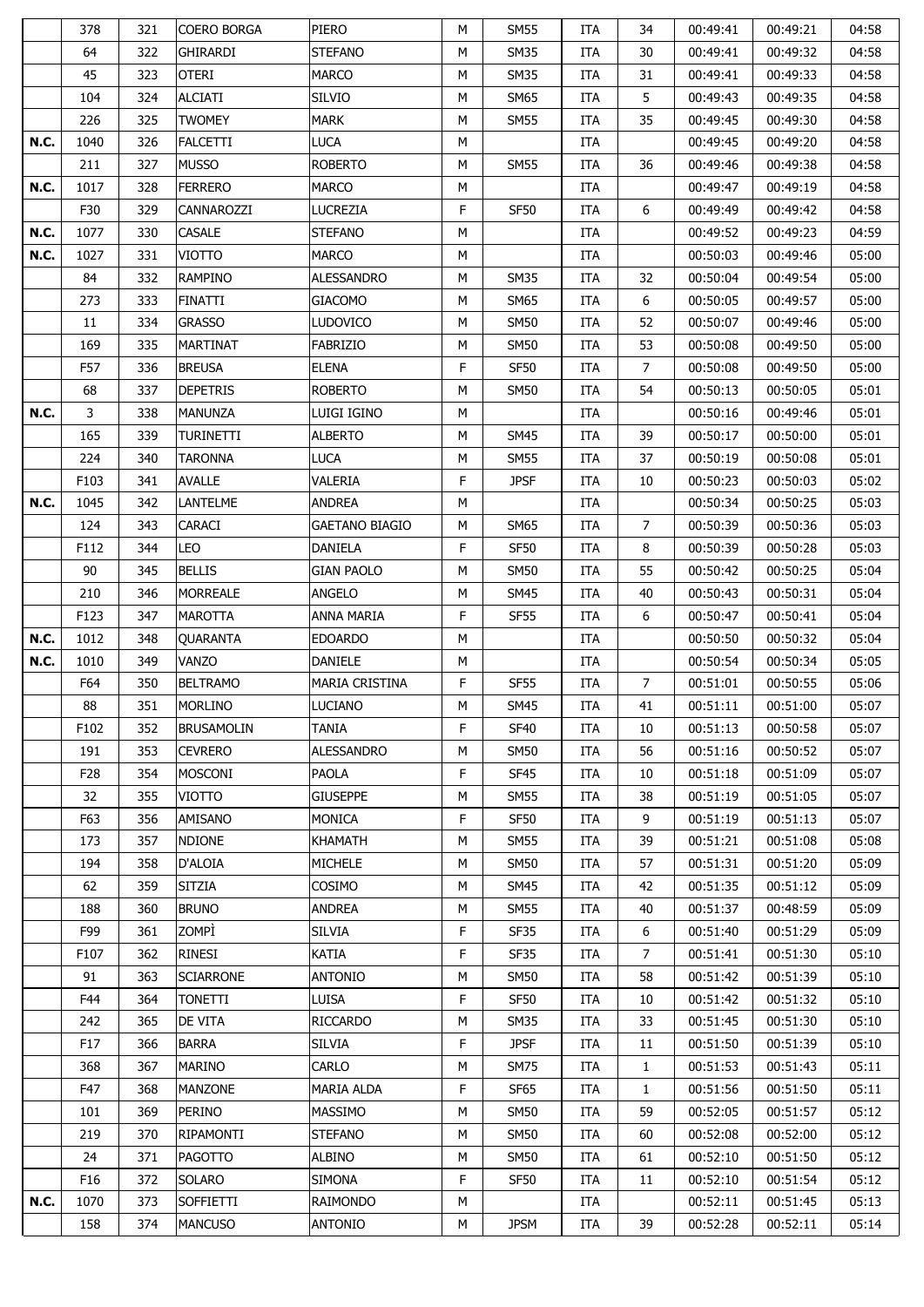| <b>N.C.</b> | 1044            | 375 | <b>CAPPA</b>       | <b>MAURO</b>         | M |                     | ITA        |              | 00:52:35 | 00:52:10 | 05:15 |
|-------------|-----------------|-----|--------------------|----------------------|---|---------------------|------------|--------------|----------|----------|-------|
|             | F40             | 376 | <b>GUELI</b>       | PAOLA                | F | <b>SF55</b>         | ITA        | 8            | 00:52:37 | 00:52:29 | 05:15 |
|             | 114             | 377 | <b>TOMASSETTI</b>  | <b>RENATO</b>        | M | <b>SM55</b>         | ITA        | 41           | 00:52:38 | 00:52:27 | 05:15 |
|             | F39             | 378 | STAGLIANO'         | <b>CRISTINA</b>      | F | <b>SF50</b>         | ITA        | 12           | 00:52:38 | 00:52:26 | 05:15 |
| <b>N.C.</b> | 1041            | 379 | <b>MARCHETTI</b>   | GABRIELE             | M |                     | ITA        |              | 00:52:38 | 00:52:14 | 05:15 |
|             | 371             | 380 | MILANETTO          | <b>LUCA</b>          | M | <b>SM45</b>         | ITA        | 43           | 00:52:40 | 00:52:25 | 05:16 |
|             | 336             | 381 | PITTA              | <b>GIANVITO</b>      | M | <b>SM50</b>         | ITA        | 62           | 00:52:43 | 00:52:30 | 05:16 |
|             | F105            | 382 | <b>GHIO</b>        | <b>MONICA</b>        | F | SF45                | ITA        | 11           | 00:52:43 | 00:52:36 | 05:16 |
|             | 130             | 383 | <b>BIANCO</b>      | <b>GIOVANNI</b>      | M | <b>SM60</b>         | <b>ITA</b> | 18           | 00:52:44 | 00:52:25 | 05:16 |
|             | 285             | 384 | <b>SORESSI</b>     | MASSIMO              | M | <b>SM50</b>         | ITA        | 63           | 00:52:44 | 00:52:32 | 05:16 |
| <b>N.C.</b> | 1048            | 385 | <b>LACANNA</b>     | <b>LEONARDO</b>      | M |                     | ITA        |              | 00:52:45 | 00:51:57 | 05:16 |
|             | 197             | 386 | <b>FISSORE</b>     | <b>MARCO</b>         | М | <b>SM45</b>         | <b>ITA</b> | 44           | 00:52:49 | 00:52:40 | 05:16 |
|             | F83             | 387 | <b>CIRILLO</b>     | MARZIA               | F | SF35                | ITA        | 8            | 00:52:49 | 00:52:34 | 05:16 |
|             | F12             | 388 | <b>FRANCO</b>      | LAURA                | F | <b>SF45</b>         | <b>ITA</b> | 12           | 00:52:50 | 00:52:41 | 05:16 |
|             | 291             | 389 | AGÙ                | <b>MATTEO</b>        | M | <b>JPSM</b>         | ITA        | 40           | 00:52:53 | 00:52:44 | 05:17 |
|             | 117             | 390 | <b>DESTEFANIS</b>  | ANDREA               | M | <b>SM50</b>         | ITA        | 64           | 00:53:01 | 00:52:43 | 05:18 |
|             | 231             | 391 | <b>BIANCHELLI</b>  | <b>DAVIDE</b>        | M | <b>SM55</b>         | ITA        | 42           | 00:53:03 | 00:52:46 | 05:18 |
|             | 195             | 392 | <b>DELLA MALVA</b> | <b>BERARDINO</b>     | M | <b>SM50</b>         | ITA        | 65           | 00:53:03 | 00:52:58 | 05:18 |
|             | F <sub>20</sub> | 393 | <b>SITO</b>        | <b>DANIELA</b>       | F | <b>SF50</b>         | <b>ITA</b> | 13           | 00:53:05 | 00:52:45 | 05:18 |
|             | F38             | 394 | PERARDI            | MONICA ALESSANDRA    | F | SF50                | ITA        | 14           | 00:53:07 | 00:52:58 | 05:18 |
|             | 155             | 395 | <b>CURTO</b>       | <b>FRANCESCO</b>     | M | <b>JPSM</b>         | <b>ITA</b> | 41           | 00:53:10 | 00:52:47 | 05:18 |
|             | F66             | 396 | <b>CARUSO</b>      | TIZIANA              | F | SF <sub>50</sub>    | <b>ITA</b> | 15           | 00:53:16 | 00:53:10 | 05:19 |
| N.C.        | 1008            | 397 | SCARCELLA          | MARIA GRAZIA         | F |                     | <b>ITA</b> |              | 00:53:22 | 00:53:02 | 05:20 |
|             | 159             | 398 | <b>NERO</b>        | <b>FRANCESCO</b>     | M | <b>SM50</b>         | ITA        | 66           | 00:53:23 | 00:53:05 | 05:20 |
|             | 123             | 399 | <b>GESMUNDO</b>    | <b>ANDREA</b>        | M | <b>SM35</b>         | ITA        | 34           | 00:53:25 | 00:53:22 | 05:20 |
|             | 156             | 400 | <b>DETTORI</b>     | <b>GIUSEPPE</b>      | M | <b>SM75</b>         | ITA        | $\mathbf{2}$ | 00:53:31 | 00:53:18 | 05:21 |
| <b>N.C.</b> | 1038            | 401 | <b>BANCHIO</b>     | <b>MICHELE</b>       | M |                     | ITA        |              | 00:53:33 | 00:53:05 | 05:21 |
| N.C.        | 1039            | 402 | CORRADO            | <b>GIUSEPPE</b>      | М |                     | <b>ITA</b> |              | 00:53:33 | 00:53:05 | 05:21 |
|             | 278             | 403 | <b>MORIONDO</b>    | PAOLO                | M | <b>SM50</b>         | ITA        | 67           | 00:53:36 | 00:53:28 | 05:21 |
|             | 340             | 404 | PIGNATARO          | <b>GIUSEPPE</b>      | M | <b>SM55</b>         | ITA        | 43           | 00:53:44 | 00:53:30 | 05:22 |
|             | 244             | 405 | <b>DEMICHELIS</b>  | <b>STEFANO</b>       | M | <b>SM50</b>         | <b>ITA</b> | 68           | 00:53:47 | 00:53:38 | 05:22 |
| <b>N.C.</b> | 1055            | 406 | <b>DE PONTE</b>    | <b>STEFANIA</b>      | F |                     | ITA        |              | 00:53:47 | 00:53:15 | 05:22 |
|             | F32             | 407 | D'ORIA             | VALENTINA            | F | <b>SF45</b>         | ITA        | 13           | 00:53:49 | 00:53:33 | 05:22 |
|             |                 |     | PINTOCCHI          | <b>EMANUELE</b>      | M |                     |            | 8            |          |          | 05:23 |
|             | 216<br>F127     | 408 |                    | GABRIELLA            | F | SM65<br><b>SF40</b> | <b>ITA</b> |              | 00:53:55 | 00:53:39 | 05:23 |
|             |                 | 409 | ARGENTINO          |                      |   |                     | <b>ITA</b> | 11<br>9      | 00:53:57 | 00:53:38 |       |
|             | 317             | 410 | <b>MONDINO</b>     | <b>GIORGIO</b>       | M | <b>SM65</b>         | ITA        |              | 00:53:58 | 00:53:38 | 05:23 |
|             | 152             | 411 | <b>BRUERA</b>      | MICHELANGELO         | М | <b>SM65</b>         | ITA        | 10           | 00:54:00 | 00:53:56 | 05:23 |
|             | 269             | 412 | CREPALDI           | <b>GIULIANO</b>      | М | <b>SM75</b>         | ITA        | 3            | 00:54:02 | 00:53:52 | 05:24 |
|             | F55             | 413 | <b>JITARU</b>      | CELINA               | F | SF50                | ITA        | 16           | 00:54:06 | 00:53:49 | 05:24 |
|             | 281             | 414 | PINNA              | <b>GIANNI</b>        | М | SM50                | <b>ITA</b> | 69           | 00:54:08 | 00:53:57 | 05:24 |
| <b>N.C.</b> | 1099            | 415 | <b>FONIO</b>       | MAURIZIO             | М |                     | ITA        |              | 00:54:13 | 00:53:35 | 05:25 |
| <b>N.C.</b> | 1098            | 416 | ANDREACCHI         | NICOLA               | М |                     | ITA        |              | 00:54:13 | 00:53:35 | 05:25 |
|             | 225             | 417 | <b>TURANO</b>      | <b>MARCO</b>         | М | <b>SM40</b>         | <b>ITA</b> | 43           | 00:54:14 | 00:53:58 | 05:25 |
|             | 267             | 418 | ZEDDA              | <b>MASSIMO</b>       | М | SM50                | <b>ITA</b> | 70           | 00:54:15 | 00:54:00 | 05:25 |
|             | F71             | 419 | MINUNNI            | TIZIANA              | F | <b>SF50</b>         | <b>ITA</b> | 17           | 00:54:22 | 00:54:01 | 05:26 |
| <b>N.C.</b> | 1062            | 420 | CAVALLARO          | <b>LUCA</b>          | M |                     | ITA        |              | 00:54:22 | 00:54:01 | 05:26 |
| <b>N.C.</b> | 1068            | 421 | Chirica            | <b>CORNELIA</b>      | F |                     | ITA        |              | 00:54:33 | 00:54:06 | 05:27 |
| <b>N.C.</b> | 1026            | 422 | <b>FERRERO</b>     | CAROLA               | F |                     | ITA        |              | 00:54:38 | 00:54:14 | 05:27 |
|             | F120            | 423 | AMBROSIO           | <b>MARIA ASSUNTA</b> | F | <b>SF60</b>         | <b>ITA</b> | 2            | 00:54:41 | 00:54:30 | 05:28 |
|             | F75             | 424 | VINCI              | <b>DOMENICA</b>      | F | <b>SF50</b>         | <b>ITA</b> | 18           | 00:54:44 | 00:54:36 | 05:28 |
|             | F74             | 425 | SANSONNE           | <b>GIOVANNA</b>      | F | SF45                | <b>ITA</b> | 14           | 00:54:51 | 00:54:32 | 05:29 |
|             | F79             | 426 | <b>BECHIS</b>      | VIVIANA              | F | SF <sub>45</sub>    | ITA        | 15           | 00:55:03 | 00:54:49 | 05:30 |
|             | F90             | 427 | <b>RUSSO</b>       | DORINA STEFANIA      | F | SF35                | <b>ITA</b> | 9            | 00:55:03 | 00:54:53 | 05:30 |
|             | 293             | 428 | COCCIA             | ANDREA               | М | SM45                | ITA        | 45           | 00:55:08 | 00:54:53 | 05:30 |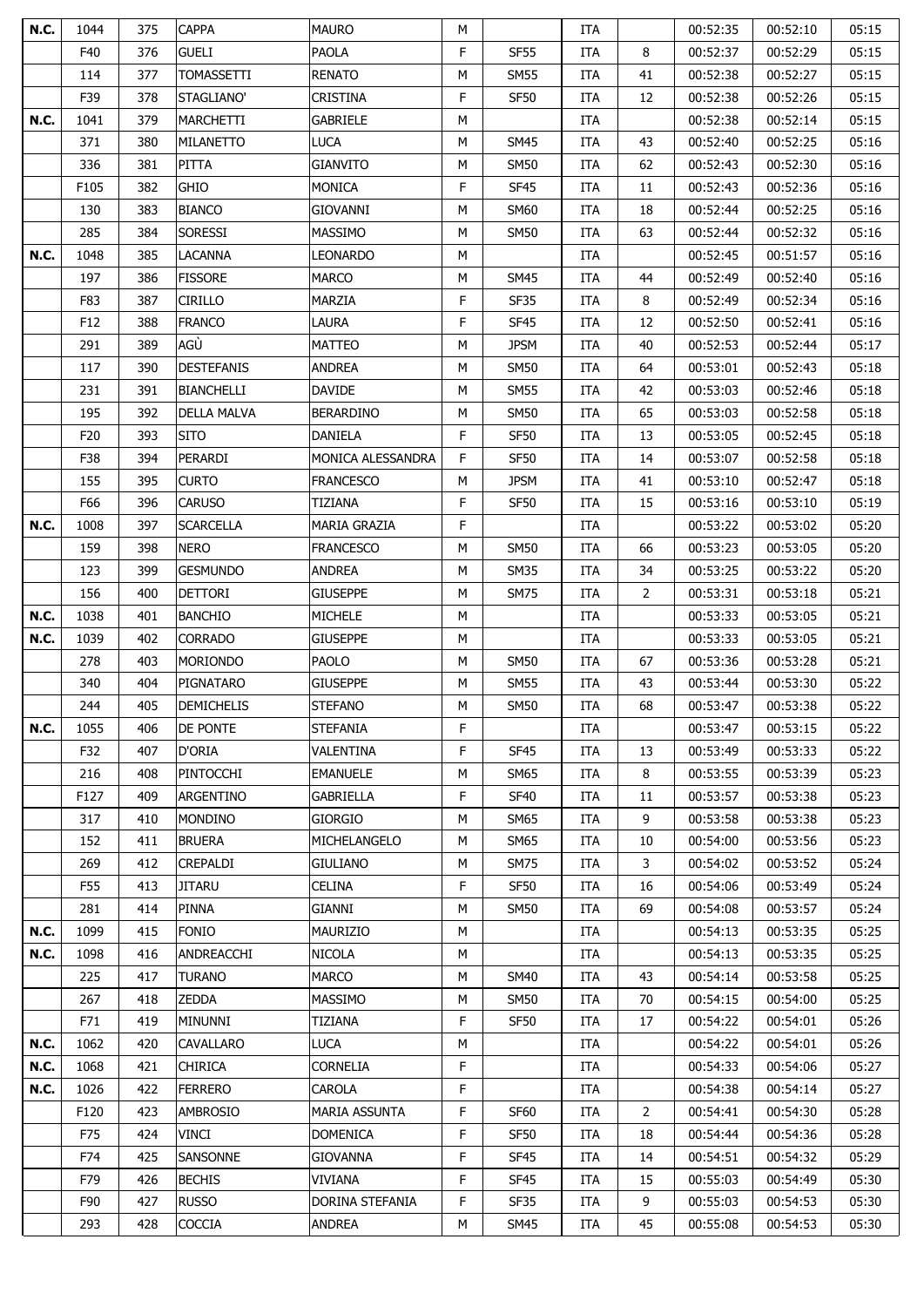|             | 145             | 429 | <b>GIAMMANCO</b>      | <b>SALVATORE</b>      | M | <b>SM70</b>      | ITA        | $\overline{4}$ | 00:55:10 | 00:55:00 | 05:30 |
|-------------|-----------------|-----|-----------------------|-----------------------|---|------------------|------------|----------------|----------|----------|-------|
|             | F14             | 430 | LAZAR                 | LOREDANA              | F | <b>SF40</b>      | <b>ROU</b> | 12             | 00:55:10 | 00:55:01 | 05:30 |
| <b>N.C.</b> | 1087            | 431 | <b>CRIVELLO</b>       | <b>LUCA</b>           | M |                  | ITA        |                | 00:55:10 | 00:54:45 | 05:30 |
|             | F122            | 432 | <b>COMBA</b>          | MIRELLA               | F | <b>SF50</b>      | ITA        | 19             | 00:55:16 | 00:54:56 | 05:31 |
|             | F76             | 433 | <b>ARCO</b>           | <b>GIOVANNA</b>       | F | <b>SF35</b>      | ITA        | 10             | 00:55:16 | 00:55:00 | 05:31 |
|             | F87             | 434 | LOMI                  | LAURA                 | F | <b>SF50</b>      | ITA        | 20             | 00:55:18 | 00:55:03 | 05:31 |
|             | 115             | 435 | <b>CIELI</b>          | MICHELE MARCO         | М | <b>SM50</b>      | ITA        | 71             | 00:55:26 | 00:55:08 | 05:32 |
|             | 315             | 436 | <b>GUGLIELMINOTTI</b> | <b>ALESSANDRO</b>     | M | <b>SM55</b>      | ITA        | 44             | 00:55:28 | 00:55:15 | 05:32 |
|             | 141             | 437 | MARCHESAN             | ALDO                  | М | SM60             | <b>ITA</b> | 19             | 00:55:33 | 00:55:28 | 05:33 |
| <b>N.C.</b> | 1043            | 438 | VAGLIENTI             | MATTIA                | M |                  | ITA        |                | 00:55:35 | 00:55:09 | 05:33 |
|             | 248             | 439 | <b>FERRARIO</b>       | <b>ROBERTO</b>        | М | <b>SM50</b>      | ITA        | 72             | 00:55:38 | 00:55:21 | 05:33 |
|             | F11             | 440 | <b>BERTALOT</b>       | LUISA                 | F | <b>SF45</b>      | <b>ITA</b> | 16             | 00:55:39 | 00:55:22 | 05:33 |
|             | F150            | 441 | <b>BERTIN</b>         | <b>SYLVIE</b>         | F | <b>SF40</b>      | <b>ITA</b> | 13             | 00:55:40 | 00:55:22 | 05:33 |
|             | F18             | 442 | <b>BUSSO</b>          | <b>ELENA</b>          | F | <b>SF40</b>      | <b>ITA</b> | 14             | 00:55:56 | 00:55:43 | 05:35 |
|             | F84             | 443 | <b>DESTEFANIS</b>     | <b>REBECCA</b>        | F | SF35             | ITA        | 11             | 00:56:00 | 00:55:45 | 05:35 |
|             | F106            | 444 | <b>SULIS</b>          | <b>ELISABETTA</b>     | F | <b>SF65</b>      | ITA        | 2              | 00:56:10 | 00:56:02 | 05:37 |
|             | 243             | 445 | <b>DELFINO</b>        | <b>LORENZO</b>        | М | <b>SM50</b>      | ITA        | 73             | 00:56:13 | 00:55:55 | 05:37 |
|             | 297             | 446 | <b>MARTINA</b>        | <b>FLAVIO</b>         | М | <b>SM55</b>      | <b>ITA</b> | 45             | 00:56:22 | 00:56:00 | 05:38 |
|             | F101            | 447 | MARTINA               | <b>ISABEL</b>         | F | <b>JPSF</b>      | <b>ITA</b> | 12             | 00:56:22 | 00:56:00 | 05:38 |
| <b>N.C.</b> | 1091            | 448 | <b>BALLATORE</b>      | <b>TOMMASO</b>        | M |                  | ITA        |                | 00:56:30 | 00:55:54 | 05:38 |
|             | 283             | 449 | <b>SOMMA</b>          | MOSÈ                  | M | SM65             | <b>ITA</b> | 11             | 00:56:33 | 00:56:26 | 05:39 |
| <b>N.C.</b> | 1015            | 450 | <b>CARUSO</b>         | <b>ELENA</b>          | F |                  | ITA        |                | 00:56:33 | 00:56:13 | 05:39 |
|             | 215             | 451 | <b>PINTO</b>          | <b>VINCENZO</b>       | M | SM50             | <b>ITA</b> | 74             | 00:56:43 | 00:56:29 | 05:40 |
|             | F31             | 452 | <b>MONDINO</b>        | <b>ELISA</b>          | F | SF35             | ITA        | 12             | 00:56:45 | 00:56:25 | 05:40 |
|             | 149             | 453 | CALDARELLA            | <b>ROBERTO</b>        | M | <b>SM65</b>      | ITA        | 12             | 00:56:53 | 00:56:40 | 05:41 |
| N.C.        | 1031            | 454 | <b>ALLASINO</b>       | <b>LUCA</b>           | M |                  | ITA        |                | 00:56:55 | 00:56:23 | 05:41 |
| <b>N.C.</b> | 1097            | 455 | ARETINI               | <b>ENRICO</b>         | М |                  | ITA        |                | 00:56:56 | 00:56:36 | 05:41 |
|             | F77             | 456 | BAGATIN               | <b>MONICA</b>         | F | <b>SF55</b>      | <b>ITA</b> | 9              | 00:57:00 | 00:56:45 | 05:41 |
| <b>N.C.</b> | 1074            | 457 | PAOLETTI              | <b>TIZIANA</b>        | F |                  | <b>ITA</b> |                | 00:57:00 | 00:56:45 | 05:41 |
|             | F126            | 458 | <b>SCALETTA</b>       | GABRIELLA             | F | SF50             | ITA        | 21             | 00:57:03 | 00:56:30 | 05:42 |
|             | 175             | 459 | <b>CONSOLE</b>        | LUIGI                 | M | <b>SM70</b>      | <b>ITA</b> | 5              | 00:57:07 | 00:56:47 | 05:42 |
|             | F128            | 460 | <b>AZZATO</b>         | ANGIOLINA             | F | <b>SF55</b>      | ITA        | 10             | 00:57:08 | 00:56:49 | 05:42 |
|             | 256             | 461 | <b>PALUMBO</b>        | <b>GERMANO</b>        | M | <b>SM50</b>      | ITA        | 75             | 00:57:12 | 00:56:56 | 05:43 |
|             | F88             | 462 | <b>PADULA</b>         | DESIRE'E              | F | SF45             | ITA        | 17             | 00:57:12 | 00:56:56 | 05:43 |
|             | 247             | 463 | FANELLI               | <b>FABIO SERAFINO</b> | M | SM50             | <b>ITA</b> | 76             | 00:57:14 | 00:57:02 | 05:43 |
|             | F94             | 464 | <b>GIACCO</b>         | <b>ROSA</b>           | F | <b>SF60</b>      | <b>ITA</b> | 3              | 00:57:18 | 00:57:11 | 05:43 |
|             | 342             | 465 | <b>SEGAT</b>          | <b>ALESSIO</b>        | М | <b>SM55</b>      | ITA        | 46             | 00:57:19 | 00:57:05 | 05:43 |
|             | F34             | 466 | <b>BOGGIO</b>         | <b>TERESA</b>         | F | SF35             | ITA        | 13             | 00:57:22 | 00:57:15 | 05:44 |
| <b>N.C.</b> | 1013            | 467 | <b>DELMASTRO</b>      | ANDREA                | M |                  | ITA        |                | 00:57:27 | 00:56:58 | 05:44 |
|             | F125            | 468 | <b>RUCCI</b>          | SILVIA                | F | <b>SF40</b>      | <b>ITA</b> | 15             | 00:57:30 | 00:57:08 | 05:44 |
|             | 69              | 469 | <b>RONCHIATO</b>      | <b>STELLIO</b>        | М | SM70             | <b>ITA</b> | 6              | 00:57:32 | 00:57:20 | 05:45 |
|             | 129             | 470 | LOCANE                | PANTALEONE DANIELE    | М | SM45             | ITA        | 46             | 00:57:34 | 00:57:06 | 05:45 |
|             | 374             | 471 | <b>GALLY</b>          | MASSIMILIANO          | М | <b>SM50</b>      | <b>ITA</b> | 77             | 00:57:35 | 00:57:17 | 05:45 |
|             | 22              | 472 | <b>FALCO</b>          | <b>DAVIDE</b>         | М | SM45             | <b>ITA</b> | 47             | 00:57:37 | 00:57:10 | 05:45 |
| <b>N.C.</b> | 1056            | 473 | PICARIELLO            | <b>SILVIO</b>         | М |                  | ITA        |                | 00:57:37 | 00:57:09 | 05:45 |
|             | F59             | 474 | <b>BOUCHARD</b>       | <b>SARA</b>           | F | <b>SF40</b>      | ITA        | 16             | 00:57:46 | 00:57:28 | 05:46 |
| <b>N.C.</b> | 1018            | 475 | <b>ROSTAGNO</b>       | <b>MARCO</b>          | М |                  | ITA        |                | 00:57:56 | 00:57:26 | 05:47 |
|             | 258             | 476 | PETRIGNANI            | <b>RICCARDO</b>       | М | <b>SM50</b>      | ITA        | 78             | 00:57:57 | 00:57:40 | 05:47 |
|             | F41             | 477 | ISAIA                 | <b>ELENA</b>          | F | SF <sub>45</sub> | ITA        | 18             | 00:58:11 | 00:58:03 | 05:49 |
|             | F61             | 478 | <b>SGOBBA</b>         | <b>ILENIA</b>         | F | SF35             | <b>ITA</b> | 14             | 00:58:22 | 00:58:03 | 05:50 |
|             | F68             | 479 | <b>ENIPEO</b>         | LAURA                 | F | <b>SF50</b>      | <b>ITA</b> | 22             | 00:58:25 | 00:58:21 | 05:50 |
|             | 203             | 480 | LEVRINO               | <b>MASSIMO</b>        | М | SM65             | ITA        | 13             | 00:58:27 | 00:58:18 | 05:50 |
|             |                 |     |                       |                       |   |                  |            |                |          |          |       |
|             | 330             | 481 | SIMONELLI             | <b>GIORGIO</b>        | М | SM55             | ITA        | 47             | 00:58:30 | 00:58:16 | 05:50 |
|             | F <sub>29</sub> | 482 | <b>MONDINO</b>        | <b>ERICA</b>          | F | SF <sub>45</sub> | ITA        | 19             | 00:58:37 | 00:58:17 | 05:51 |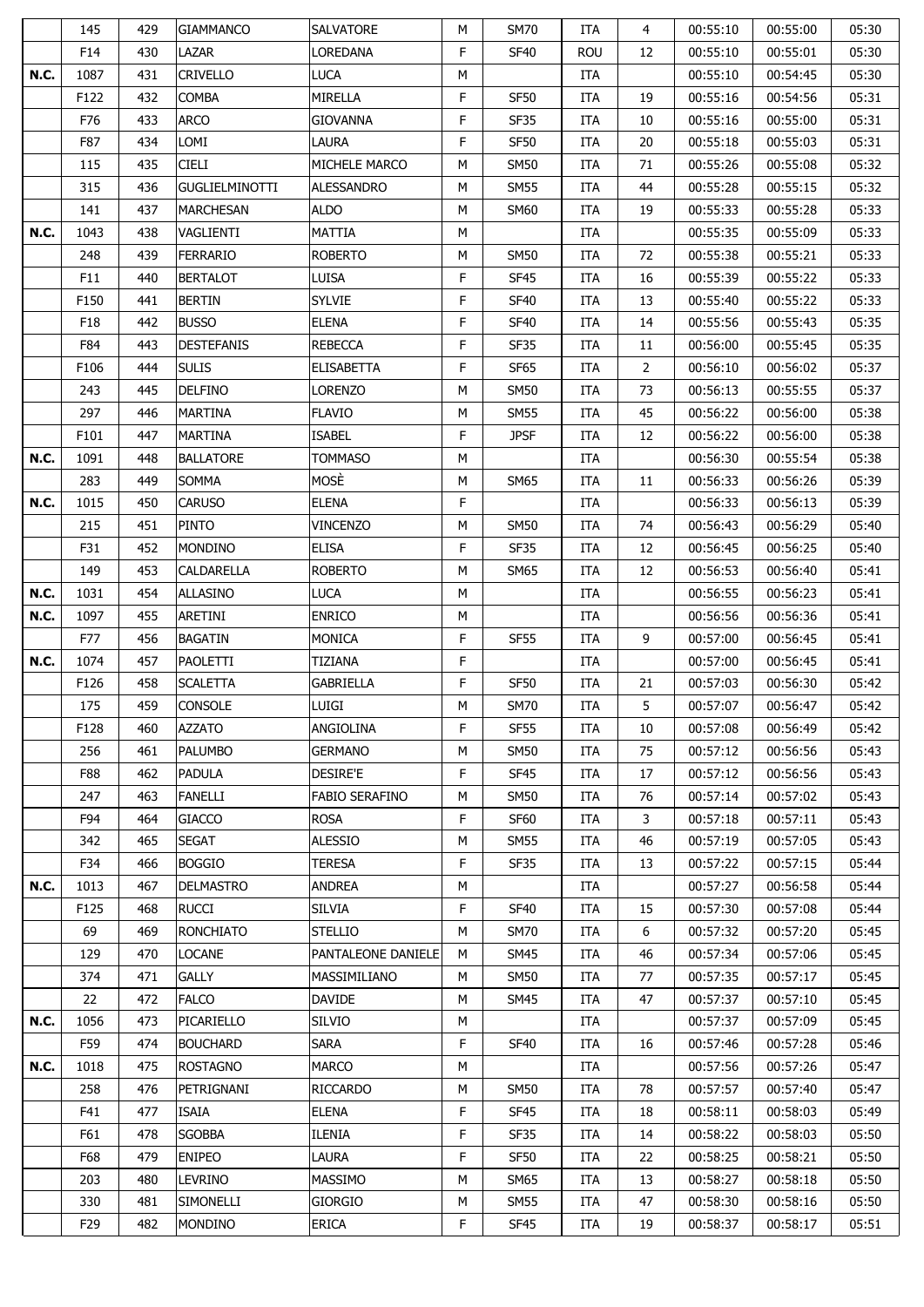| <b>N.C.</b> | 1028            | 483 | <b>BUSSO</b>       | <b>MONICA</b>       | F |                     | ITA               |                | 00:58:37             | 00:58:17             | 05:51 |
|-------------|-----------------|-----|--------------------|---------------------|---|---------------------|-------------------|----------------|----------------------|----------------------|-------|
|             | 38              | 484 | CAMPITELLI         | <b>DARIO</b>        | M | <b>SM55</b>         | ITA               | 48             | 00:58:39             | 00:58:18             | 05:51 |
|             | F42             | 485 | <b>FALCO</b>       | MARINELLA           | F | <b>SF55</b>         | ITA               | 11             | 00:58:40             | 00:58:23             | 05:51 |
|             | F46             | 486 | <b>LOSACCO</b>     | ANNUNZIATA          | F | <b>SF55</b>         | ITA               | 12             | 00:58:49             | 00:58:43             | 05:52 |
| <b>N.C.</b> | 1021            | 487 | <b>MARITANO</b>    | <b>CLAUDIO</b>      | M |                     | ITA               |                | 00:58:58             | 00:58:34             | 05:53 |
|             | F <sub>24</sub> | 488 | <b>ROSSETTI</b>    | LAURA               | F | <b>SF35</b>         | ITA               | 15             | 00:59:02             | 00:58:45             | 05:54 |
|             | F62             | 489 | <b>ARNESANO</b>    | PATRIZIA            | F | <b>SF60</b>         | ITA               | 4              | 00:59:07             | 00:58:53             | 05:54 |
|             | 47              | 490 | <b>PERLO</b>       | <b>FRANCESCO</b>    | M | <b>SM40</b>         | ITA               | 44             | 00:59:11             | 00:58:49             | 05:55 |
|             | 59              | 491 | TIBALDO            | <b>MASSIMO</b>      | M | SM40                | <b>ITA</b>        | 45             | 00:59:11             | 00:58:48             | 05:55 |
| <b>N.C.</b> | 1090            | 492 | <b>BALLATORE</b>   | <b>RICCARDO</b>     | M |                     | ITA               |                | 00:59:19             | 00:58:43             | 05:55 |
| N.C.        | 1037            | 493 | <b>DELLI PONTI</b> | <b>ROBERTO</b>      | M |                     | ITA               |                | 00:59:24             | 00:58:56             | 05:56 |
|             | 33              | 494 | SAMMARTINO         | <b>FRANCESCO</b>    | М | <b>SM55</b>         | <b>ITA</b>        | 49             | 00:59:26             | 00:59:14             | 05:56 |
|             | F109            | 495 | <b>REVELLO</b>     | <b>RACHELE</b>      | F | <b>JPSF</b>         | <b>ITA</b>        | 13             | 00:59:30             | 00:59:15             | 05:56 |
|             | 304             | 496 | <b>ALGERI</b>      | <b>ALESSANDRO</b>   | M | <b>SM50</b>         | <b>ITA</b>        | 79             | 00:59:45             | 00:59:13             | 05:58 |
|             | 263             | 497 | <b>VALENZA</b>     | <b>EDOARDO</b>      | M | <b>SM40</b>         | ITA               | 46             | 00:59:48             | 00:59:30             | 05:58 |
|             | F56             | 498 | SANTI              | <b>STEFANIA</b>     | F | SF55                | <b>ITA</b>        | 13             | 00:59:51             | 00:59:36             | 05:59 |
|             | 234             | 499 | CAMPOCHIARO        | <b>FRANCESCO</b>    | M | <b>SM55</b>         | ITA               | 50             | 00:59:52             | 00:59:34             | 05:59 |
| <b>N.C.</b> | 1052            | 500 | LA MONICA          | <b>DENYSEI</b>      | F |                     | ITA               |                | 01:00:01             | 00:59:29             | 06:00 |
| N.C.        | 1067            | 501 | <b>BERGAMASCO</b>  | <b>ANDREA</b>       | M |                     | ITA               |                | 01:00:13             | 00:59:56             | 06:01 |
| N.C.        | 1014            | 502 | <b>FERRERO</b>     | <b>LUCA</b>         | M |                     | ITA               |                | 01:00:24             | 00:59:55             | 06:02 |
| N.C.        | 1093            | 503 | <b>TORCHIA</b>     | <b>GIANDOMENICO</b> | М |                     | ITA               |                | 01:00:32             | 00:59:39             | 06:03 |
| <b>N.C.</b> | 1022            | 504 | <b>MONASTEROLO</b> | <b>GIORGIO</b>      | M |                     | ITA               |                | 01:00:36             | 01:00:06             | 06:03 |
|             | 313             | 505 | <b>FACCINI</b>     | <b>PAOLO</b>        | M |                     |                   | 48             |                      |                      | 06:05 |
|             | F80             | 506 | <b>BOSCO</b>       | <b>SIMONETTA</b>    | F | SM45<br><b>SF50</b> | <b>ITA</b><br>ITA | 23             | 01:00:52<br>01:01:13 | 01:00:41<br>01:00:55 | 06:07 |
| <b>N.C.</b> | 1064            | 507 | <b>BOSCO</b>       | <b>ARIANNA</b>      | F |                     | ITA               |                | 01:01:33             | 01:01:05             | 06:09 |
|             |                 |     |                    |                     |   |                     |                   |                |                      |                      |       |
|             | 167             | 508 | ZANELLA            | <b>VINCENZO</b>     | M | <b>SM40</b>         | ITA               | 47             | 01:01:37             | 01:01:14             | 06:09 |
|             | 100             | 509 | <b>QUARTUCCI</b>   | <b>DOMENICO</b>     | M | <b>SM65</b>         | ITA               | 14             | 01:02:05             | 01:01:57             | 06:12 |
|             | 143             | 510 | <b>ALESSI</b>      | <b>CALOGERO</b>     | M | SM65                | <b>ITA</b>        | 15             | 01:02:43             | 01:02:35             | 06:16 |
| <b>N.C.</b> | 1007            | 511 | <b>DAMILANO</b>    | ANDREA              | M |                     | ITA               |                | 01:02:46             | 01:02:12             | 06:16 |
| N.C.        | 1030            | 512 | PASQUARELLI        | <b>DONATO</b>       | М |                     | ITA               |                | 01:02:50             | 01:02:25             | 06:16 |
|             | F95             | 513 | <b>MONASTEROLO</b> | <b>FRANCA MARIA</b> | F | <b>SF75</b>         | <b>ITA</b>        | $\mathbf{1}$   | 01:02:57             | 01:02:38             | 06:17 |
|             | 227             | 514 | ZANI               | <b>DANIELE</b>      | M | <b>SM50</b>         | ITA               | 80             | 01:03:03             | 01:02:40             | 06:18 |
|             | 228             | 515 | <b>ZUCARO</b>      | <b>FRANCESCO</b>    | M | <b>SM50</b>         | <b>ITA</b>        | 81             | 01:03:03             | 01:02:40             | 06:18 |
|             | F65             | 516 | <b>BOSCO</b>       | <b>LAURA</b>        | F | SF60                | ITA               | 5              | 01:03:03             | 01:02:40             | 06:18 |
| <b>N.C.</b> | 1078            | 517 | ALBERTIN           | MASSIMILIANO        | М |                     | ITA               |                | 01:03:10             | 01:02:48             | 06:18 |
| <b>N.C.</b> | 1024            | 518 | <b>MASTROBERTI</b> | SABRINA             | F |                     | ITA               |                | 01:03:32             | 01:03:10             | 06:21 |
| <b>N.C.</b> | 1049            | 519 | <b>NOSENZO</b>     | <b>CARLO</b>        | М |                     | ITA               |                | 01:03:33             | 01:03:15             | 06:21 |
| <b>N.C.</b> | 1001            | 520 | <b>OMIZZOLO</b>    | VALERIA             | F |                     | ITA               |                | 01:03:36             | 01:03:10             | 06:21 |
| <b>N.C.</b> | 1002            | 521 | <b>OMIZZOLO</b>    | FABRIZIO            | M |                     | ITA               |                | 01:03:36             | 01:03:10             | 06:21 |
| <b>N.C.</b> | 1072            | 522 | TARARBRA           | GIANLUCA            | М |                     | ITA               |                | 01:03:37             | 01:03:11             | 06:21 |
|             | 375             | 523 | <b>COPPOLA</b>     | <b>ANIELLO</b>      | М | <b>SM75</b>         | <b>ITA</b>        | $\overline{4}$ | 01:03:51             | 01:03:40             | 06:23 |
|             | 112             | 524 | CASTAGNO           | LIVIO               | М | <b>SM50</b>         | ITA               | 82             | 01:03:55             | 01:03:33             | 06:23 |
|             | F43             | 525 | <b>DELPOZZO</b>    | SABRINA             | F | SF50                | ITA               | 24             | 01:03:56             | 01:03:34             | 06:23 |
| N.C.        | 1053            | 526 | SANTIANO           | <b>ALICE</b>        | F |                     | ITA               |                | 01:03:57             | 01:03:26             | 06:23 |
|             | 57              | 527 | <b>FERRARO</b>     | ANDREA              | М | SM45                | ITA               | 49             | 01:04:00             | 01:03:42             | 06:24 |
|             | F72             | 528 | <b>ODETTI</b>      | <b>ELENA</b>        | F | <b>SF40</b>         | ITA               | 17             | 01:04:31             | 01:04:20             | 06:27 |
| N.C.        | 1006            | 529 | GEUNA              | <b>CRISTINA</b>     | F |                     | ITA               |                | 01:05:22             | 01:04:55             | 06:32 |
| <b>N.C.</b> | 1036            | 530 | <b>MEDDA</b>       | TIZIANA             | F |                     | ITA               |                | 01:05:47             | 01:05:20             | 06:34 |
|             | 221             | 531 | RUGGIERO           | <b>DOMENICO</b>     | М | <b>SM50</b>         | <b>ITA</b>        | 83             | 01:05:58             | 01:05:47             | 06:35 |
|             | F27             | 532 | <b>MALANOT</b>     | ANNA                | F | <b>SF55</b>         | <b>ITA</b>        | 14             | 01:06:04             | 01:05:46             | 06:36 |
| <b>N.C.</b> | 1020            | 533 | PAMPIGLIONE        | <b>ALICE</b>        | F |                     | ITA               |                | 01:06:08             | 01:05:48             | 06:36 |
|             | 146             | 534 | <b>FERRERO</b>     | SERGIO              | М | <b>SM75</b>         | ITA               | 5              | 01:06:42             | 01:06:26             | 06:40 |
|             | 384             | 535 | CARCAGNI           | DAVIDE              | М | <b>SM55</b>         | <b>ITA</b>        | 51             | 01:07:27             | 01:07:15             | 06:44 |
| <b>N.C.</b> | 1057            | 536 | <b>RUZZON</b>      | <b>ROBERTA</b>      | F |                     | ITA               |                | 01:07:31             | 01:07:01             | 06:45 |